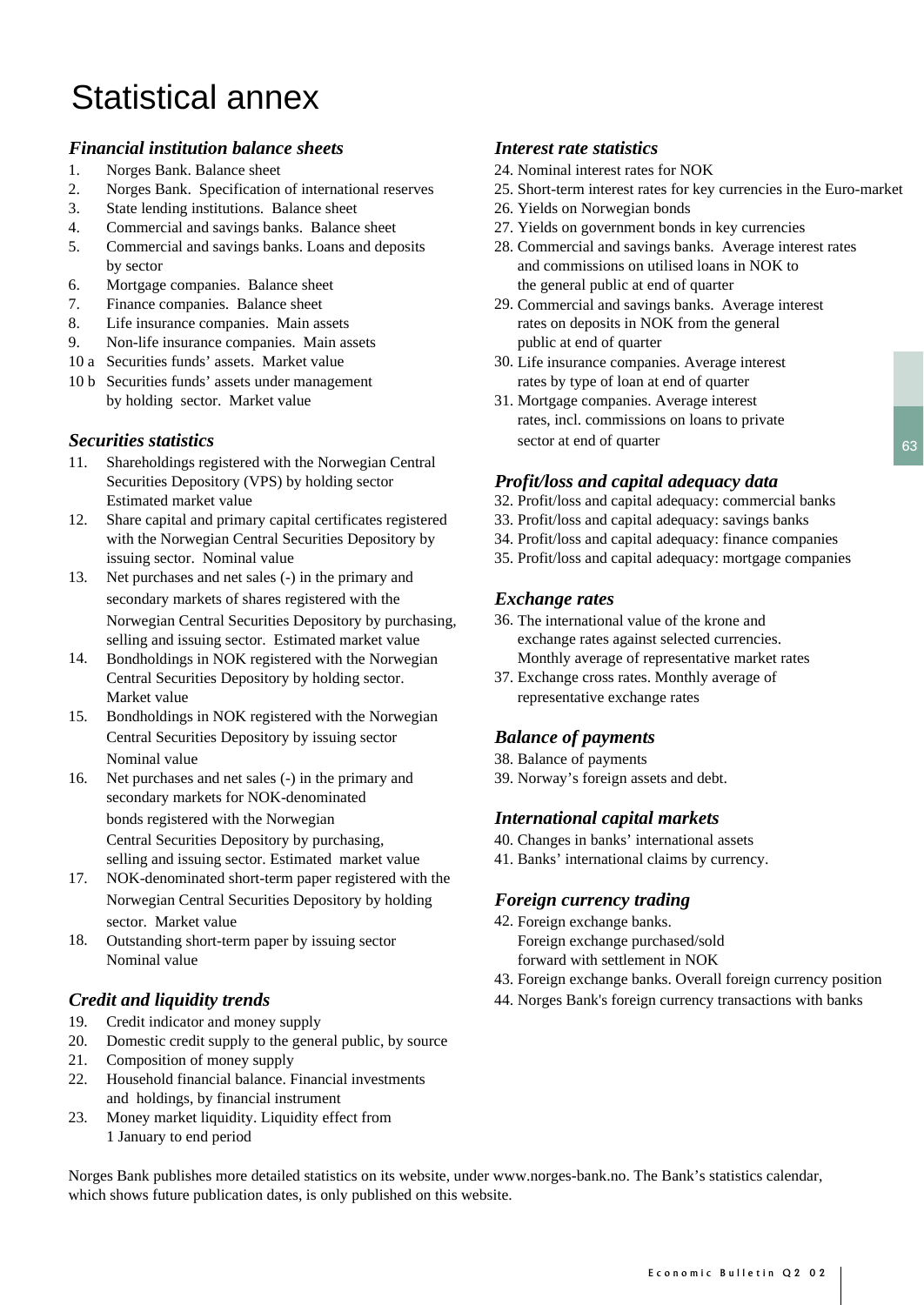## Financial institution balance sheets

#### Table 1. Norges Bank. Balance sheet. In millions of NOK

|                                                                             | 31.12.2000        | 31.12.2001        | 31.03.2002        | 30.04.2002        | 31.05.2002        |
|-----------------------------------------------------------------------------|-------------------|-------------------|-------------------|-------------------|-------------------|
| <b>FINANCIAL ASSETS</b>                                                     |                   |                   |                   |                   |                   |
| <b>Foreign assets</b>                                                       | 646 120           | 837 262           | 854 000           | 843756            | 833 648           |
| International reserves <sup>1)</sup> <sup>2)</sup>                          | 245 863           | 211 537           | 217 013           | 203 528           | 196 249           |
| <b>Investment of Government Petroleum Fund</b>                              | 386 126           | 613 317           | 624 941           | 628 761           | 626 023           |
| Other foreign assets                                                        | 14 13 1           | 12 4 08           | 12 04 6           | 11 4 67           | 11 376            |
|                                                                             | 22 194            | 15 24 2           | 743               | 598               | 8 1 0 4           |
| <b>Claims on Norwegian financial institutions</b><br>Loans to private banks | 21 158            | 15 140            | 4                 | 5                 | 8 0 0 2           |
| Other assets in th form of deposits,                                        |                   |                   |                   |                   |                   |
| securities, loans and overdrafts                                            | 1 0 3 6           | 102               | 739               | 593               | 102               |
|                                                                             |                   |                   |                   |                   |                   |
| <b>Claims on central government</b>                                         | 13 909            | 11813             | 12 219            | 11 961            | 13759             |
| Bearer bonds<br>Other securities                                            | 10743<br>2 7 7 6  | 9073<br>2451      | 8882<br>3 0 4 9   | 8837<br>2780      | 10 299<br>3 2 4 5 |
| Other claims                                                                | 390               | 289               | 288               | 344               | 215               |
|                                                                             |                   |                   |                   |                   |                   |
| <b>Claims on other Norwegian sectors</b>                                    | 1 3 0 6           | 1 3 2 7           | 1 0 20            | 1 1 4 6           | 1 0 7 7           |
| Securities and loans                                                        | 576               | 603               | 612               | 611               | 616               |
| Other claims                                                                | 730               | 724               | 408               | 535               | 461               |
| <b>Stock, production units</b>                                              | 26                | 27                | 19                | 22                | 20                |
| <b>Fixed assets</b>                                                         | 1939              | 1832              | 1804              | 1791              | 1794              |
| Valuation adjustments <sup>3)</sup>                                         | $\bf{0}$          | $\bf{0}$          | 24 968            | 52790             | 78 779            |
| <b>Expenses</b>                                                             | $\bf{0}$          | $\bf{0}$          | 3 2 2 0           | 4 2 8 1           | 5426              |
| <b>Total assets</b>                                                         | 685 494           | 867 503           | 897 993           | 916 345           | 942 607           |
| <b>LIABILITIES AND CAPITAL</b>                                              |                   |                   |                   |                   |                   |
| <b>Foreign liabilities</b>                                                  | 74 998            | 56 211            | 54 661            | 55 360            | 53 669            |
| IMF debt in NOK                                                             | 14 107            | 12 3 8 3          | 12 022            | 11 442            | 11 351            |
| Other foreign liabilities                                                   | 60 891            | 43 828            | 42 639            | 43 918            | 42 318            |
| Notes and coins in circulation                                              | 46 952            | 46 633            | 42 002            | 40746             | 40784             |
|                                                                             |                   |                   |                   |                   |                   |
| <b>Domestic deposits</b><br>Treasury                                        | 505 837<br>96 083 | 719 980<br>83 503 | 732 914<br>55 815 | 725 400<br>77 225 | 732 384<br>96 712 |
| Government Petroleum Fund                                                   | 386 126           | 613 317           | 624 941           | 628 761           | 626 023           |
| Other public administration (excl.municipalities)                           | 293               | 45                | 136               | 108               | 116               |
| Private banks                                                               | 21 647            | 21 614            | 50799             | 18 045            | 8428              |
| Other financial institutions                                                | 1 5 9 1           | 1406              | 1 1 3 4           | 1 1 8 3           | 1 0 27            |
| Other Norwegian sectors                                                     | 97                | 95                | 89                | 78                | 78                |
| <b>Accured interest to the Treasury</b>                                     | 0                 | $\bf{0}$          | 582               | 842               | 1 1 1 8           |
| Other domestic debt                                                         | 10 955            | 2697              | 3 3 7 2           | 4853              | 3 3 3 5           |
| <b>Calculated value of SDRs in the IMF</b>                                  | 1934              | 1898              | 1842              | 1788              | 1725              |
| Capital                                                                     | 44 818            | 40 084            | 40 084            | 40 084            | 40 084            |
| <b>Valuation adjustments</b>                                                | $\bf{0}$          | $\bf{0}$          | 0                 | $\bf{0}$          | $\bf{0}$          |
| Revenues <sup>4)</sup>                                                      | 0                 | $\bf{0}$          | 22 536            | 47 272            | 69 508            |
| <b>Total liabilities and capital</b>                                        | 685 494           | 867 503           | 897 993           | 916 345           | 942 607           |
|                                                                             |                   |                   |                   |                   |                   |
| Off balance-sheet items:                                                    |                   |                   |                   |                   |                   |
| Foreign currency solf forward                                               | 32 595<br>25 699  | 11 541<br>13 3 11 | 19 530            | 22 247<br>23 4 33 | 24 000            |
| Foreign currency purchased forward<br>Derivatives sold                      | 77 743            | 121 116           | 21 058<br>134 877 | 106 140           | 25 175<br>114 931 |
| Derivatives purchased                                                       | 83 094            | 145 597           | 150 514           | 109 792           | 112 884           |
| Alloted, unpaid shares in the BIS                                           | 314               | 324               | 324               | 324               | 324               |
|                                                                             |                   |                   |                   |                   |                   |

 $<sup>1</sup>$  International reserves include bonds subject to repurchase agreements</sup>

 $^{2)}$  Securities and gold are valued at fair value

<sup>3)</sup> Valuation adjustments consist mainly of unrealised loss on securities

<sup>4)</sup> Part of the unrealised loss on securities mentioned in footnote 3 is offset by a reduction in the NOK deposits for the Government Petroleum Fund This appears in the accounts as income for Norges Bank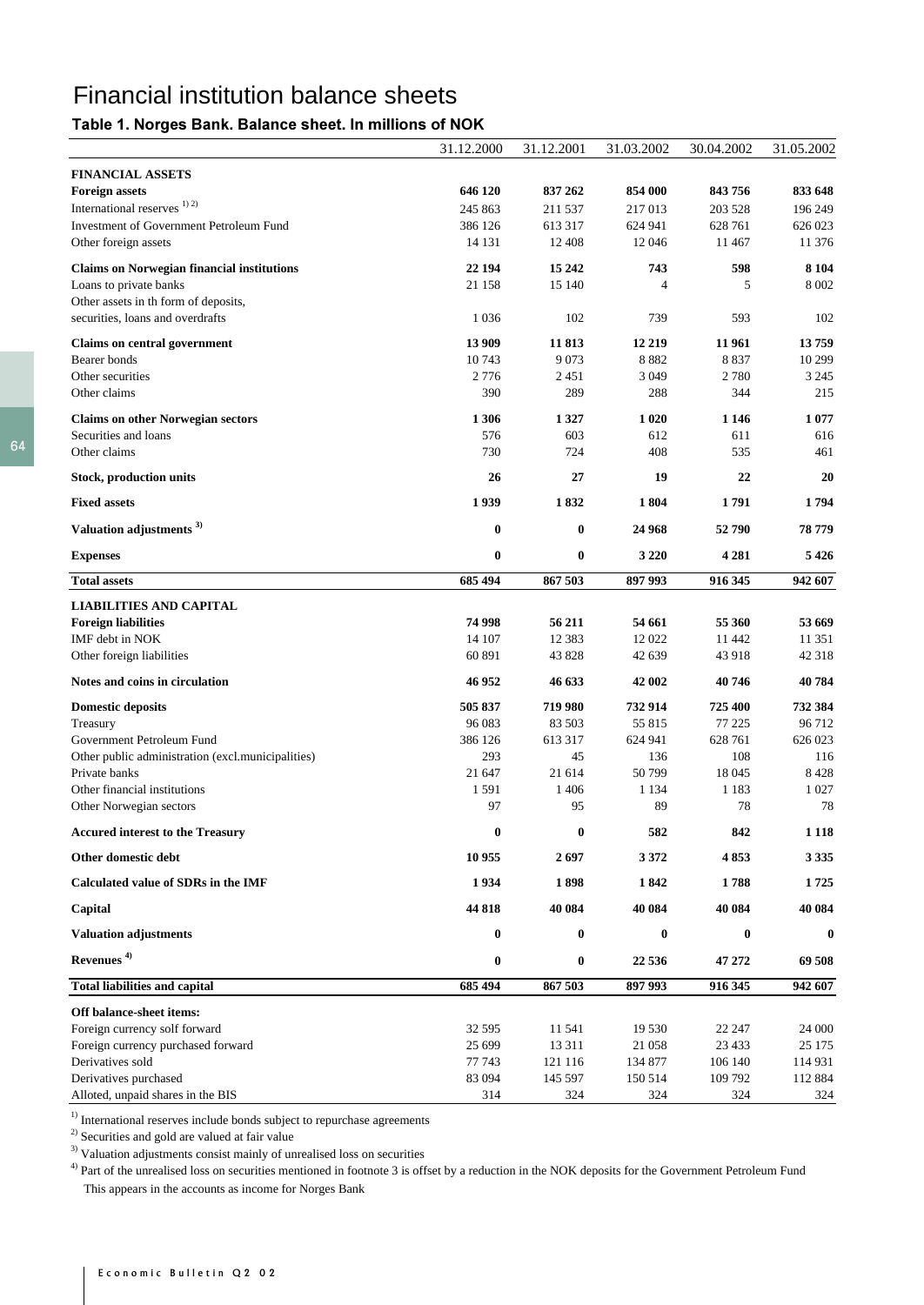### Table 2. Norges Bank. Spesification of international reserves<sup>1)</sup>. In million of NOK

|                                    | 31.12.2000 | 31.12.2001 | 28.02.2002 | 31.03.2002 | 30.04.2002 |
|------------------------------------|------------|------------|------------|------------|------------|
| Gold                               | 2 2 7 5    | 2 3 4 6    | 2 5 0 2    | 2 5 1 8    | 2449       |
| Special drawing rigths in the IMF  | 2 7 1 3    | 3 1 9 2    | 3 1 6 1    | 3 1 3 3    | 2 6 6 4    |
| Reserve position in the IMF        | 5 1 6 6    | 6 5 3 3    | 6 3 9 0    | 6338       | 6 3 7 4    |
| Loans to the IMF                   | 1 2 6 9    | 1 1 6 5    | 1 1 3 0    | 1 1 0 5    | 1 0 6 4    |
| Bank deposits abroad               | 73 397     | 55 447     | 60 027     | 56 674     | 52 623     |
| Foreign Treasury bills             |            |            |            | 26         | 467        |
| Foreign bearer bonds <sup>2)</sup> | 157893     | 117 275    | 117 628    | 122 473    | 114 492    |
| Foreign shares                     |            | 22 9 52    | 21 768     | 21887      | 20 605     |
| Accrued interest                   | 3 1 9 0    | 2628       | 2 3 8 4    | 2859       | 2 7 8 9    |
| Short-term assets                  | $-40$      |            |            |            |            |
| Total                              | 245 863    | 211 538    | 214 990    | 217 013    | 203 527    |
|                                    |            |            |            |            |            |

 $\overline{1}$ ) Securities are valued at fair value as from December 1999

2) Includes bonds subject to repurchase agreements

Source: Norges Bank

|                                 | 31.03.2001 | 30.06.2001 | 30.09.2001 | 31.12.2001 | 31.03.2002 |
|---------------------------------|------------|------------|------------|------------|------------|
| Cash holdings and bank deposits | 3 0 0 0    | 2697       | 2817       | 2890       | 2457       |
| Total loans                     | 173 625    | 175 530    | 176 942    | 178 621    | 182 931    |
| Of which:                       |            |            |            |            |            |
| To the general public $1$       | 171 582    | 173 514    | 174 919    | 176 494    | 180 654    |
| Claims on the                   |            |            |            |            |            |
| Other assets                    | 8658       | 7660       | 8778       | 8495       | 10 131     |
| Total assets                    | 185 283    | 185 887    | 188 537    | 190 006    | 195 519    |
| Bearer bond issues              | 55         | 51         | 49         | 45         | 44         |
| Of which:                       |            |            |            |            |            |
| In Norwegian kroner             | 55         | 51         | 49         | 45         | 44         |
| In foreign currency             |            |            |            |            |            |
| Other loans                     | 173 288    | 175 272    | 176 604    | 177 806    | 182 622    |
| Of which:                       |            |            |            |            |            |
| From the                        | 173 288    | 175 272    | 176 604    | 177 806    | 182 622    |
| Other liabilities, etc.         | 6 3 3 7    | 4939       | 6 1 3 9    | 5 1 7 3    | 5968       |
| Share capital, reserves         | 5 603      | 5 6 25     | 5 7 4 5    | 6982       | 6885       |
| Total liabilities and capital   | 185 283    | 185 887    | 188 537    | 190 006    | 195 519    |

#### Table 3. State lending institutions. Balance sheet. In million of NOK

<sup>1)</sup> Includes local government administration, non-financial enterprises and households

Source: Statistics Norway and Norges Bank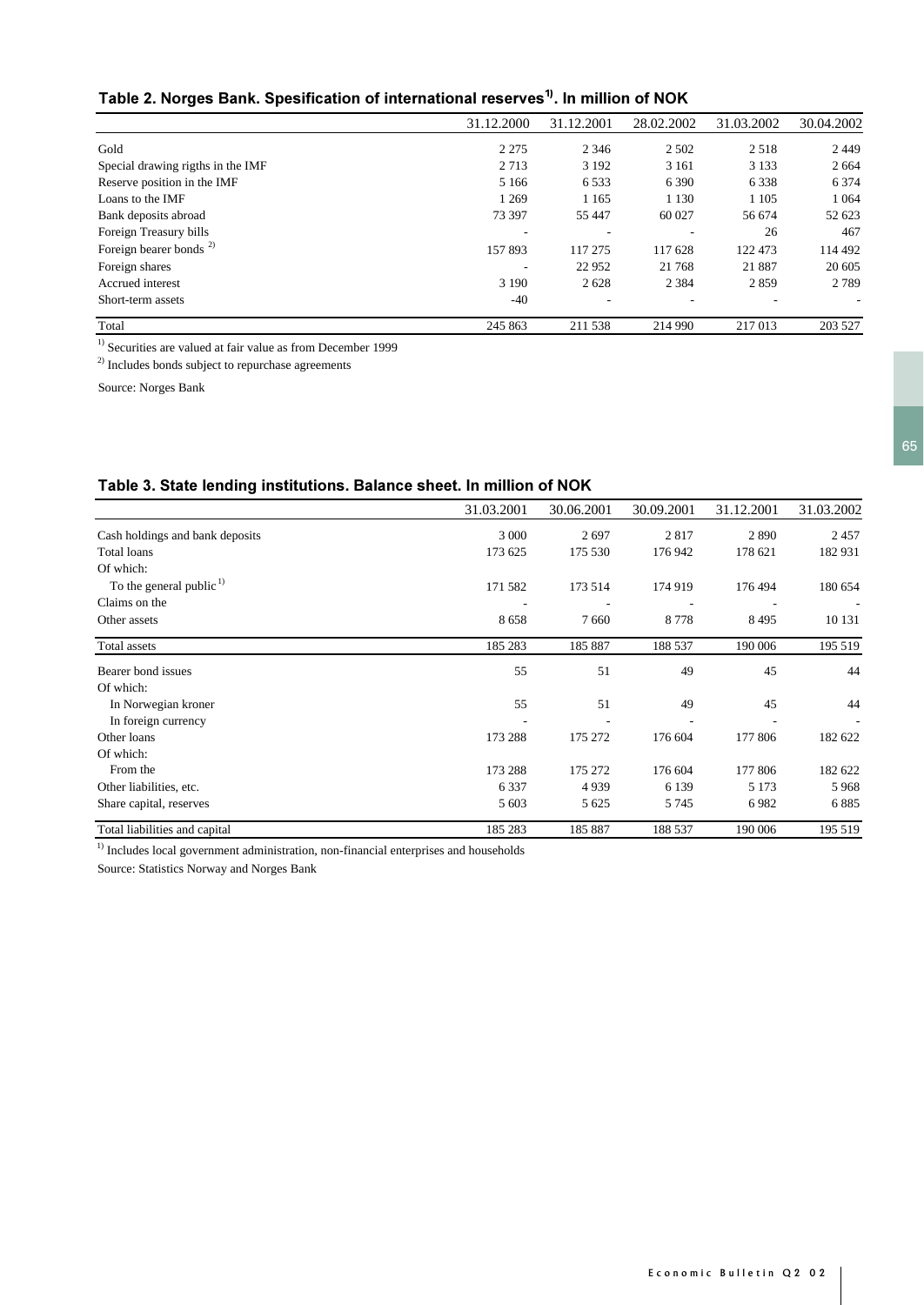| Table 4. Commercial and savings banks <sup>1)</sup> . Balance sheet. In millions of NOK |
|-----------------------------------------------------------------------------------------|
|-----------------------------------------------------------------------------------------|

|                                                                   | 31.03.2001 | 30.06.2001 | 30.09.2001 | 31.12.2001  | 31.03.2002 |
|-------------------------------------------------------------------|------------|------------|------------|-------------|------------|
| Cash                                                              | 4 1 8 3    | 5 0 5 8    | 4735       | 5 2 9 0     | 4599       |
| Deposits with Norges Bank                                         | 11 061     | 12736      | 32 773     | 23 953      | 50756      |
| Deposits with commercial and savings banks                        | 23 892     | 22 892     | 18 26 2    | 16 633      | 16750      |
| Deposits with foreign banks                                       | 52 540     | 64 199     | 54 652     | 42 099      | 48 8 20    |
| Treasury bills                                                    | 6548       | 5 6 3 7    | 5 0 4 0    | 4679        | 3709       |
| Other short-term paper                                            | 20 081     | 17049      | 20 4 93    | 16 643      | 13 099     |
| Government bonds etc. <sup>1)</sup>                               | 9 1 8 9    | 6 3 3 1    | 5 1 7 9    | 4696        | 5856       |
| Other bearer bonds                                                | 76818      | 85 735     | 85 937     | 84 034      | 84 617     |
| Loans to foreign countries                                        | 54 268     | 50715      | 54 502     | 51 632      | 51 208     |
| Loans to the general public                                       | 962 580    | 987 543    | 1 007 913  | 1 0 30 6 94 | 1 046 075  |
| Of which:                                                         |            |            |            |             |            |
| In foreign currency                                               | 79 024     | 83 854     | 85 183     | 87 459      | 88 531     |
| Loans to mortgage and finance cos., insurance etc. <sup>2)</sup>  | 71 693     | 76 772     | 76 531     | 79 543      | 84 110     |
| Loans to central government and social security admin.            | 47 120     | 17453      | 44 642     | 25 8 35     | 47 021     |
| Other assets $3)$                                                 | 96 738     | 96 531     | 95 182     | 95 185      | 98 600     |
| <b>Total</b> assets                                               | 1 436 711  | 1 448 651  | 1 505 841  | 1 480 916   | 1 555 220  |
| Deposits from the general public                                  | 657 324    | 683 358    | 679 493    | 703 250     | 714 284    |
| Of which:                                                         |            |            |            |             |            |
| In foreign currency                                               | 26 479     | 26 641     | 25 7 64    | 25 887      | 22759      |
| Deposits from commercial and savings banks                        | 26 635     | 26 168     | 27 143     | 22 5 6 6    | 25 938     |
| Deposits from mortagage and fin.cos., and inst.etc. <sup>2)</sup> | 35 160     | 39852      | 37 634     | 39 012      | 40 50 6    |
| Deposits from                                                     | 52 163     | 21 59 6    | 49 774     | 34 105      | 55 091     |
| Fund from CDs                                                     | 86 926     | 84 991     | 87 612     | 78 651      | 67 251     |
| Loans and deposits from Norges Bank                               | 4 4 9 4    | 16 640     | 2          | 15 793      | 487        |
| Loans and deposits from abroad                                    | 170 876    | 11 4 25    | 10 990     | 15 605      | 17029      |
| Other liabilities                                                 | 303 273    | 460 412    | 507 756    | 463 376     | 530 814    |
| Share capital/primary capital                                     | 25 339     | 25 401     | 25 182     | 25 3 22     | 25 3 28    |
| Allocations, reserves etc.                                        | 71 660     | 71 656     | 71 390     | 72 363      | 75 719     |
| Net income                                                        | 2861       | 7 1 5 2    | 8865       | 10873       | 2773       |
| Total liabilities and capital                                     | 1 436 711  | 1 448 651  | 1 505 841  | 1 480 916   | 1 555 220  |
| Specifications:                                                   |            |            |            |             |            |
| Foreign assets                                                    | 153 235    | 164 494    | 155 570    | 137 213     | 146 576    |
| Foreign debt                                                      | 352 621    | 340 298    | 380 364    | 358 119     | 394 665    |

<sup>1)</sup> Includes government bonds and bonds issued by lending institutions.

<sup>2)</sup> Includes mortgage companies, finance companies, life and non-life insurance companies and other financial institutions.

<sup>3)</sup> Includes unspecified loss provisions (negative figures) and loans and other claims not specified above.

Source: Statistics Norway and Norges Bank

### Table 5. Commercial and savings banks. Loans and deposits by sector $^{1)}$ . In millions of NOK

|                                                           | 31.03.2001 | 30.06.2001 | 30.09.2001 | 31.12.2001 | 31.03.2002 |
|-----------------------------------------------------------|------------|------------|------------|------------|------------|
| Loans to:                                                 |            |            |            |            |            |
| Local government (incl. municipal enterprises)            | 12 5 14    | 12482      | 12.533     | 11945      | 10 632     |
| Non-financial enterprises <sup>2)</sup>                   | 346454     | 351 578    | 355 565    | 358796     | 365 974    |
| Households $3)$                                           | 603 612    | 623 483    | 639 815    | 659 954    | 669 469    |
| Total loans to the general public                         | 962 580    | 987 543    | 1007913    | 1 030 694  | 1 046 075  |
| Deposits from:                                            |            |            |            |            |            |
| Local government (incl.municipal enterprises)             | 38 893     | 46 109     | 42 455     | 46 002     | 47 5 19    |
| Non-financial enterprises <sup>2)</sup>                   | 206 068    | 202 920    | 209 155    | 219 277    | 207 455    |
| Households $3)$                                           | 412 363    | 434 329    | 427 883    | 437 971    | 459 310    |
| Total deposits from the private sector and municipalities | 657 324    | 683 358    | 679 494    | 703 250    | 714 284    |

<sup>1)</sup> Includes local government administration, non-financial enterprises and huseholds.

<sup>2)</sup> Includes private enterprises with limited liability etc., and state enterprises.

<sup>3)</sup> Includes sole proprietorships, unincorporated enterprises and wage earners, etc.

Source: Statistics Norway and Norges Bank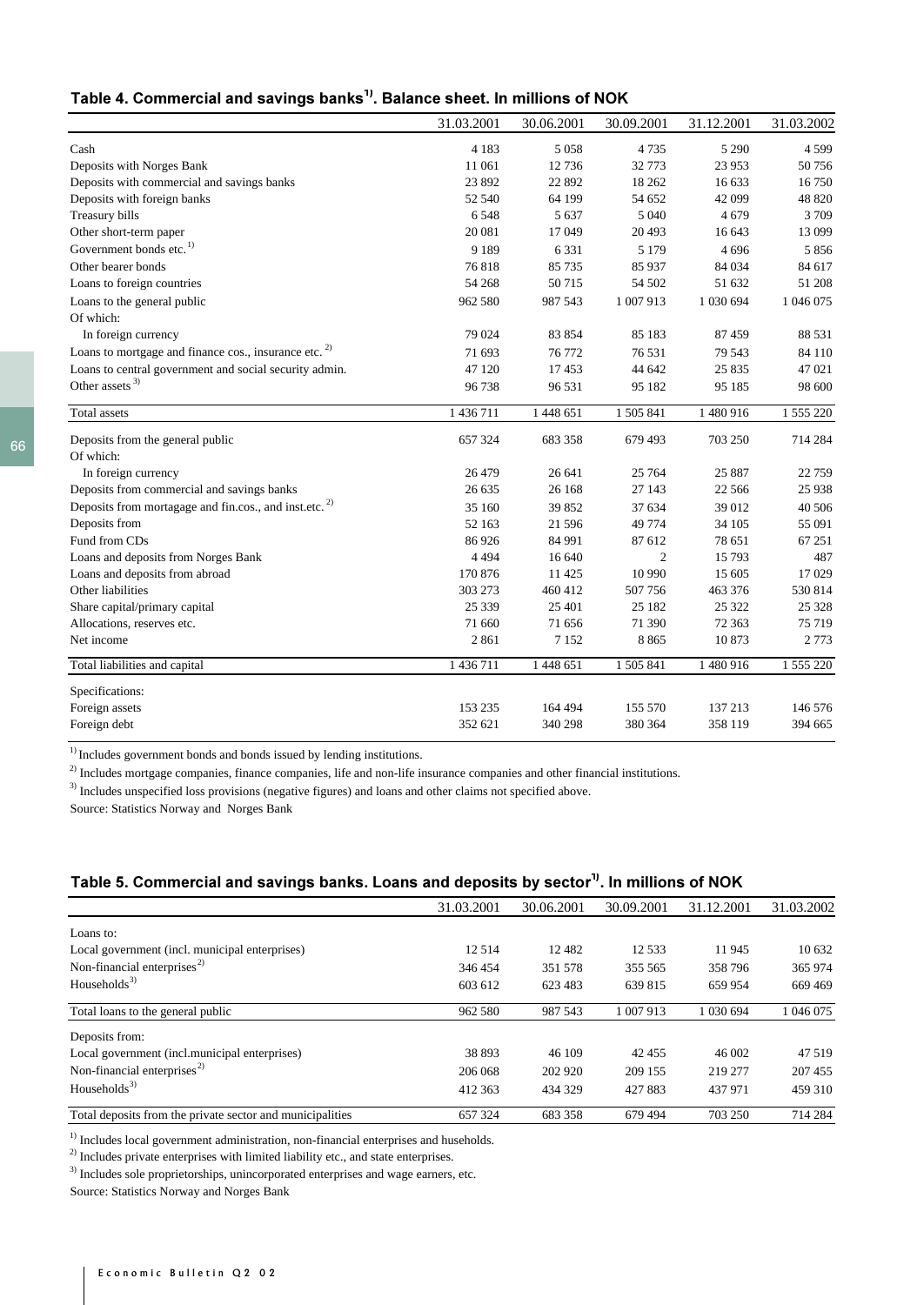#### Table 6. Mortgage companies. Balance sheet. In millions of NOK

|                                                      | 31.03.2001 | 30.06.2001 | 30.09.2001 | 31.12.2001 | 31.03.2002 |
|------------------------------------------------------|------------|------------|------------|------------|------------|
| Cash and bank deposits                               | 3927       | 6 0 8 3    | 6573       | 4 5 6 8    | 5 0 1 1    |
| Notes and certificates                               | 14 2 36    | 12 730     | 13 730     | 802        | 1683       |
| Government bonds <sup>1)</sup>                       | 1 5 6 6    | 932        | 904        | 1 2 3 8    | 908        |
| Other bearer bonds                                   | 38 673     | 48 30 5    | 43 032     | 41 220     | 51 023     |
| Loans to:                                            |            |            |            |            |            |
| Financial enterprises                                | 19858      | 19 797     | 21 369     | 24 8 8 6   | 23 874     |
| The general public <sup>2)</sup>                     | 144 543    | 149 450    | 154 006    | 167 697    | 163 948    |
| Other sectors                                        | 13 0 28    | 13786      | 12 775     | 11 659     | 11 106     |
| Others assets $3)$                                   | $-2594$    | $-2161$    | $-803$     | $-655$     | $-1980$    |
| Total assets                                         | 233 237    | 248 922    | 251 586    | 251 415    | 255 573    |
| Notes and certificates                               | 42 397     | 38 497     | 37 006     | 23 166     | 31 607     |
| Bearer bonds issues in NOK <sup>4)</sup>             | 60 042     | 60 292     | 60 173     | 61 067     | 59 446     |
| Bearer bond issues in foreign currency <sup>4)</sup> | 65 081     | 79 624     | 79 946     | 84 857     | 81 688     |
| Other funding                                        | 50 50 5    | 54 449     | 58 448     | 65 734     | 67 331     |
| Equity capital                                       | 11 554     | 11 841     | 12 199     | 11 881     | 11 705     |
| Other liabilities                                    | 3658       | 4 2 1 9    | 3814       | 4710       | 3796       |
| Total liabilities and capital                        | 233 237    | 248 922    | 251 586    | 251415     | 255 573    |

<sup>1)</sup> Includes government bonds and bonds issued by state lending institutions.

 $^{2)}$  Includes local government administration, non-financial enterprises and households.

 $3$ ) Foreign exchange differences in connection with swaps are entered net in this item. This may result in negative figures for some periods.

4) Purchase of own bearer bonds deducted.

Source: Statistics Norway and Norges Bank

#### Table 7. Finance companies. Balance sheet. In millions of NOK

|                                        | 31.03.2001 | 30.06.2001 | 30.09.2001 | 31.12.2001 | 31.03.2002 |
|----------------------------------------|------------|------------|------------|------------|------------|
| Cash and bank deposits                 | 1762       | 2 2 7 1    | 1535       | 2 2 2 6    | 2021       |
| Notes and certificates                 | 97         | 99         | 99         | 134        | 105        |
| Bearer bonds                           | 54         | 39         | 40         | 20         | 20         |
| Loans $\frac{1}{1}$ (gross) to:        | 75 531     | 80491      | 82 4 25    | 83 640     | 85 5 94    |
| The General public <sup>2)</sup> (net) | 72059      | 75 348     | 78 092     | 79 473     | 81 50 6    |
| Other sectors (net)                    | 3 3 3 5    | 4 9 6 4    | 4 0 9 1    | 3951       | 3877       |
| Other assets $3)$                      | 2 6 3 3    | 2 7 0 4    | 2 3 8 2    | 2803       | 2 3 3 6    |
| Total assets                           | 80 077     | 85 604     | 86 481     | 88 823     | 90 076     |
| Notes and certificates                 | 425        | 575        | 500        | 575        | 550        |
| Bearer bonds                           | 115        | 115        | 115        | 115        | 115        |
| Loans from non-banks                   | 9935       | 9617       | 9875       | 10471      | 10 010     |
| Loans from banks                       | 57 518     | 63 004     | 63 180     | 60 180     | 61852      |
| Other liabilities                      | 5 3 7 6    | 5 0 7 3    | 5 3 1 1    | 10 004     | 10 097     |
| Capital, reserves                      | 6 708      | 7 2 2 0    | 7 500      | 7478       | 7452       |
| Total liabilities and capital          | 80 077     | 85 604     | 86 481     | 88 823     | 90 0 76    |

 $1)$  Includes subordinated loan capital and leasing finance.

 $^{2)}$  Includes local government administration, non-financial enterprises and households.

<sup>3)</sup> Includes specified and unspecified loan loss provisions (negative figures)

Source: Norges Bank

#### Table 8. Life insurance companies. Main assets. In millions of NOK

|                                                                     | 31.03.2001 | 31.03.2001 | 30.06.2001 | 30.09.2001 | 31.12.2001 |
|---------------------------------------------------------------------|------------|------------|------------|------------|------------|
| Cash and bank deposits                                              | 9 8 4 1    | 13 800     | 11 4 25    | 11 167     | 13 4 67    |
| Norwegian notes and certificates                                    | 13 9 52    | 16 707     | 19 780     | 27 871     | 29 699     |
| Foreign Treasury bills and notes                                    | 200        | 195        | 2 1 6 8    | 933        | 1 1 8 9    |
| Norwegian bearer bonds                                              | 86433      | 97 921     | 99 000     | 100 305    | 101 819    |
| Foreign bearer bonds                                                | 74 702     | 77827      | 81 680     | 83 3 83    | 83 147     |
| Norwegian shares, units, primary capital certificates and interests | 49 742     | 49 218     | 48 363     | 44 636     | 47 506     |
| Foreign shares, units, primary capital certificates and interests   | 80 994     | 73 729     | 73 098     | 49 3 52    | 57 243     |
| Loans to the general public $\frac{1}{1}$                           | 23 048     | 24 658     | 24 4 05    | 24 360     | 24 4 8 2   |
| Loans to other sectors                                              | 867        | 1 0 3 5    | 1038       | 1 0 1 2    | 935        |
| Other specified assets                                              | 41 7 14    | 44 172     | 44 4 84    | 53 959     | 53 214     |
| Total assets                                                        | 381 493    | 399 262    | 405 441    | 396 978    | 412 701    |

<sup>1)</sup> Includes local government administration, non-financial enterprises and households Source: Statistics Norway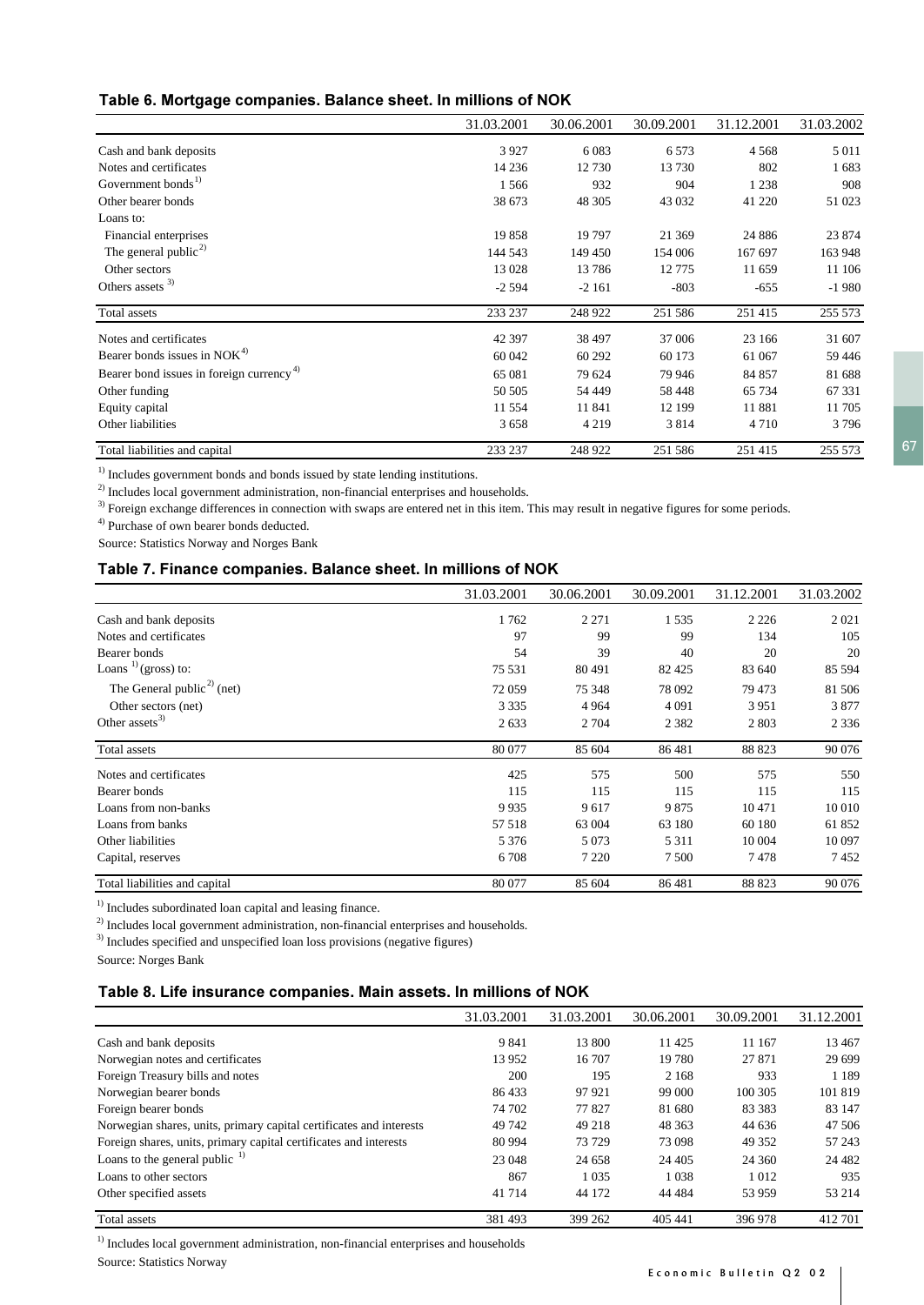#### Table 9. Non-life insurance companies. Main assets. In millions of NOK

|                                                                  | 31.03.2001 | 31.03.2001 | 30.06.2001 | 30.09.2001 | 31.12.2001 |
|------------------------------------------------------------------|------------|------------|------------|------------|------------|
| Cash and bank deposits                                           | 6 1 3 6    | 6 107      | 6 1 2 6    | 5 7 6 1    | 6454       |
| Norwegian notes and certificates                                 | 3878       | 3866       | 3 9 4 5    | 4 4 9 2    | 3 6 6 3    |
| Foreign notes and certificates                                   | 421        | <b>200</b> | 131        | 92         | 249        |
| Norwegian bearer bonds                                           | 13 402     | 13428      | 12471      | 12854      | 13 082     |
| Foreign bearer bonds                                             | 14 072     | 13.579     | 12411      | 12851      | 13 005     |
| Norwegian shares, units, primary capital certificates, interests | 10839      | 10.574     | 11 301     | 10 2 26    | 10781      |
| Foreign shares, units, primary capital certificates, interests   | 11 809     | 10 909     | 12719      | 10471      | 11 702     |
| Loans to the general public $\frac{1}{2}$                        | 1649       | 1643       | 1 644      | 1 2 4 3    | 934        |
| Loans to other sectors                                           | 102        | 98         | 114        | 89         | 148        |
| Other specified sectors                                          | 33 193     | 35 861     | 39 186     | 36 000     | 40 40 9    |
| Total assets                                                     | 95 501     | 96 265     | 100 048    | 94 0 79    | 100 427    |

<sup>1)</sup> Includes local government administration, non-financial enterprises and households.

Source: Statistics Norway

#### Table 10a. Securities funds' assets. Market value. In millions of NOK

|                                      | 31.12.2000 | 31.03.2001 | 30.06.2001 | 30.09.2001 | 31.12.2001 |
|--------------------------------------|------------|------------|------------|------------|------------|
| Bank deposits                        | 4 2 7 4    | 4 2 5 1    | 4925       | 4 3 8 4    | 3857       |
| Treasury bills, etc. <sup>1)</sup>   | 1716       | 2 2 8 6    | 1 5 7 6    | 1661       | 867        |
| Other Norwegian short-term paper     | 15456      | 18 574     | 18 5 25    | 19768      | 19 003     |
| Foreign short-term paper             | 187        | 56         | 63         | 55         | 55         |
| Government bonds, etc. <sup>2)</sup> | 4 0 9 8    | 3 7 7 1    | 2919       | 3 0 7 7    | 3959       |
| Other Norwegian bonds                | 22 798     | 20 662     | 22 030     | 24 9 20    | 24 7 8 8   |
| Foreign bonds                        | 1928       | 1555       | 1738       | 1538       | 1516       |
| Norwegian equities                   | 37 785     | 35 546     | 35 902     | 27 337     | 30 30 1    |
| Foreign equities                     | 53 430     | 49 349     | 52 1 26    | 40 009     | 47 140     |
| Other assets                         | 2 1 2 1    | 1935       | 1981       | 1746       | 1958       |
| Total assets                         | 143 792    | 137 986    | 141785     | 124 494    | 133 444    |

 $^{\rm 1)}$  Comprises Treasury bills and other certificates issued by state lending institutions.

<sup>2)</sup> Comprises government bonds and bonds issued by state lending institutions.

Sources: Norwegian Central Securities Depository and Norges Bank

#### Table 10b. Securities funds' assets under management by holding sector. Market value. **In millions of NOK**

|                                                         | 31.12.2000 | 31.03.2001 | 30.06.2001 | 30.09.2001 | 31.12.2001 |
|---------------------------------------------------------|------------|------------|------------|------------|------------|
| Central government and social security administration   | 334        | 393        | 341        | 341        | 320        |
| Commercial and savings banks                            | 3.599      | 3.511      | 3675       | 3 7 9 3    | 3 5 0 8    |
| Other financial corporations                            | 19 100     | 17 188     | 16859      | 14718      | 15 5 24    |
| Local government corporations and municipal enterprises | 5 7 5 0    | 6 1 2 6    | 6 7 7 8    | 7 2 5 9    | 7 8 4 0    |
| Other corporations                                      | 27 999     | 25 477     | 26.381     | 23 688     | 24 691     |
| Households                                              | 82 0 32    | 80 504     | 82 806     | 70 320     | 76 777     |
| Rest of the world                                       | 3471       | 3 2 8 8    | 3446       | 2877       | 3 2 8 4    |
| Mutual funds shares in total                            | 142 286    | 136488     | 140 287    | 122 996    | 131 946    |

Sources: Norges Bank and the Norwegian Central Securities Depository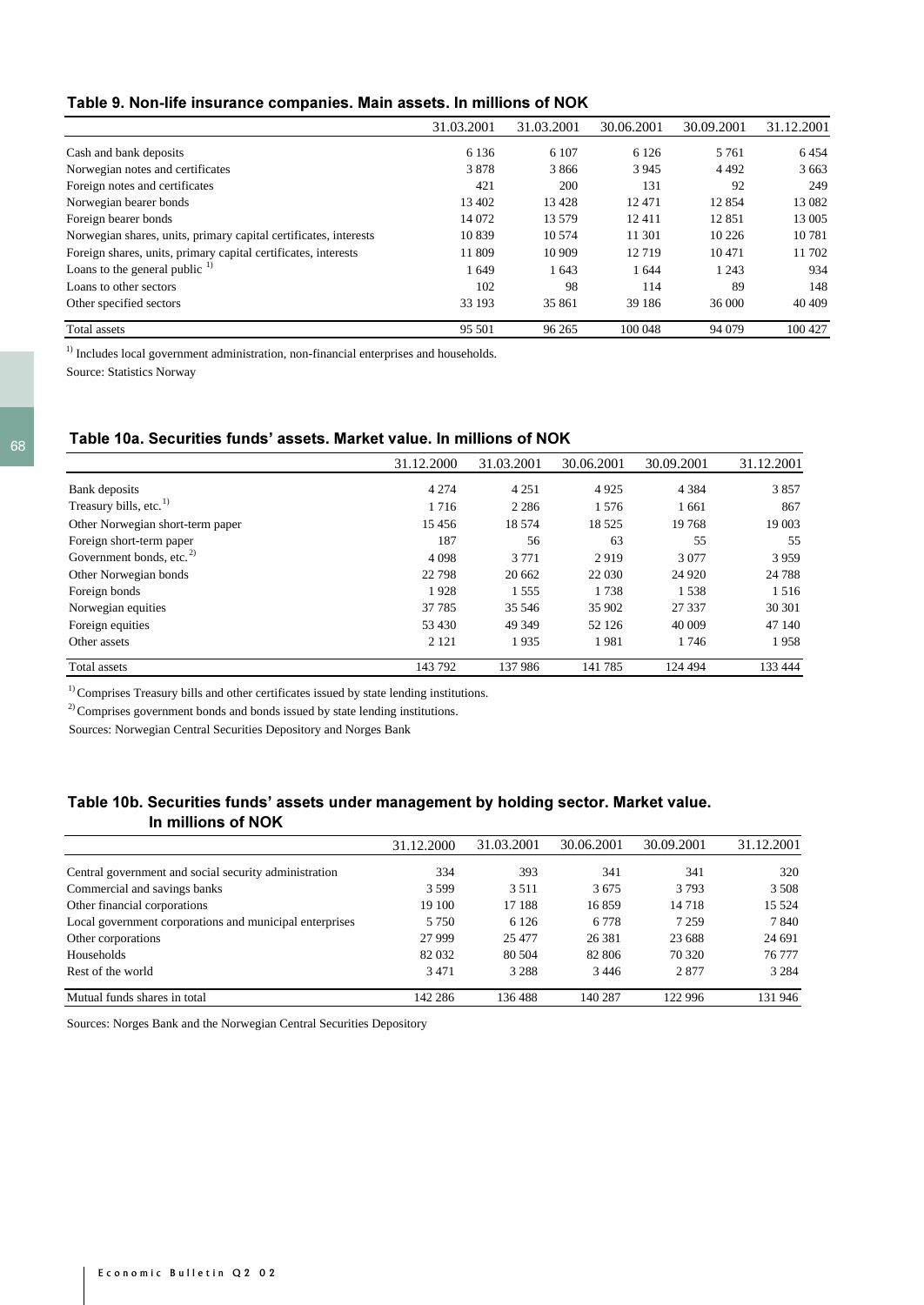## Securities statistics

### Table 11. Shareholdings registered with the Norwegian Central Securities Depository (VPS) by holding sector. Market value. In millions of NOK

| Holding sector                                            | 31.12.2000 | 31.03.2001   | 30.06.2001 | 30.09.2001 | 31.12.2001 |
|-----------------------------------------------------------|------------|--------------|------------|------------|------------|
| Central government and social security administration     | 144 983    | 141 244      | 260 012    | 223 630    | 249 604    |
| Norges Bank                                               | 0          | $\mathbf{0}$ | $\Omega$   | $\Omega$   | $\Omega$   |
| State lending institutions                                | 17         | 25           | 29         | 10         |            |
| Savings banks                                             | 3 4 0 4    | 3 3 3 9      | 3 5 1 5    | 3 1 5 2    | 3 2 3 2    |
| Commercial banks                                          | 8869       | 10 942       | 10 268     | 8979       | 9 2 8 3    |
| Insurance companies                                       | 47 616     | 42 836       | 41 267     | 32 562     | 36 556     |
| Mortgage companies                                        | 167        | 183          | 175        | 162        | 174        |
| Finance companies                                         | 6          | 6            | 6          | 4          | 4          |
| Mutual funds                                              | 43 782     | 40 815       | 41 184     | 30 713     | 34 477     |
| Other financial enterprises                               | 20 4 89    | 30 009       | 36 575     | 30 210     | 32 059     |
| Local government administration and municipal enterprises | 2944       | 3 0 4 3      | 2 7 7 5    | 2452       | 2755       |
| State enterprises                                         | 29 111     | 9 1 1 4      | 9998       | 7371       | 9412       |
| Other private enterprises                                 | 159 808    | 169 242      | 184 572    | 172 690    | 143 658    |
| Wage-earning households                                   | 58 390     | 57 073       | 70 781     | 52 235     | 50 497     |
| Other households                                          | 3 3 7 1    | 3 5 2 1      | 3 9 0 5    | 3412       | 2678       |
| Rest of the world                                         | 259 156    | 252 512      | 307 045    | 248 369    | 242 456    |
| Unspecified sector                                        | 1832       | 1760         | 1 570      | 1762       | 1925       |
| Total                                                     | 783 947    | 765 663      | 973 678    | 817716     | 818774     |

Sources: Norwegian Central Securities Depository and Norges Bank

#### Table 12. Share capital and primary capital certificates registered with the Norwegian Central Securities Depository by issuing sector. Nominal value. In millions of NOK

|                                                           | 31.12.2000     | 31.03.2001     | 30.06.2001     | 30.09.2001     | 31.12.2001     |
|-----------------------------------------------------------|----------------|----------------|----------------|----------------|----------------|
| Savings banks                                             | 8986           | 8986           | 8986           | 8991           | 9 1 2 6        |
| Commercial banks                                          | 15 229         | 15 29 2        | 15 5 6 2       | 15 702         | 15712          |
| Insurance companies                                       | 1018           | 886            | 886            | 1 1 2 3        | 1 1 2 4        |
| Mortgage companies                                        | 1955           | 1955           | 1955           | 2 1 9 4        | 2 1 9 4        |
| Finance companies                                         | 64             | 64             | 64             | 64             |                |
| Other financial enterprises                               | 11 980         | 12 048         | 12 13 1        | 12 15 6        | 11 389         |
| Local government administration and municipal enterprises | $\overline{c}$ | $\overline{c}$ | $\overline{c}$ | $\overline{c}$ | $\overline{c}$ |
| State enterprises                                         | 18 279         | 12947          | 18 4 21        | 18421          | 18 4 25        |
| Other private enterprises                                 | 44 142         | 47 28 5        | 47 4 62        | 47019          | 46 027         |
| Rest of the world                                         | 6 2 1 0        | 6 6 6 8        | 7685           | 7023           | 7 1 9 4        |
| Unspecified sector                                        | 2              | $\overline{0}$ | $\theta$       | $\overline{0}$ | $\theta$       |
| Total                                                     | 107867         | 106 133        | 113 154        | 112 695        | 111 198        |

Sources: Norwegian Central Securities Depository and Norges Bank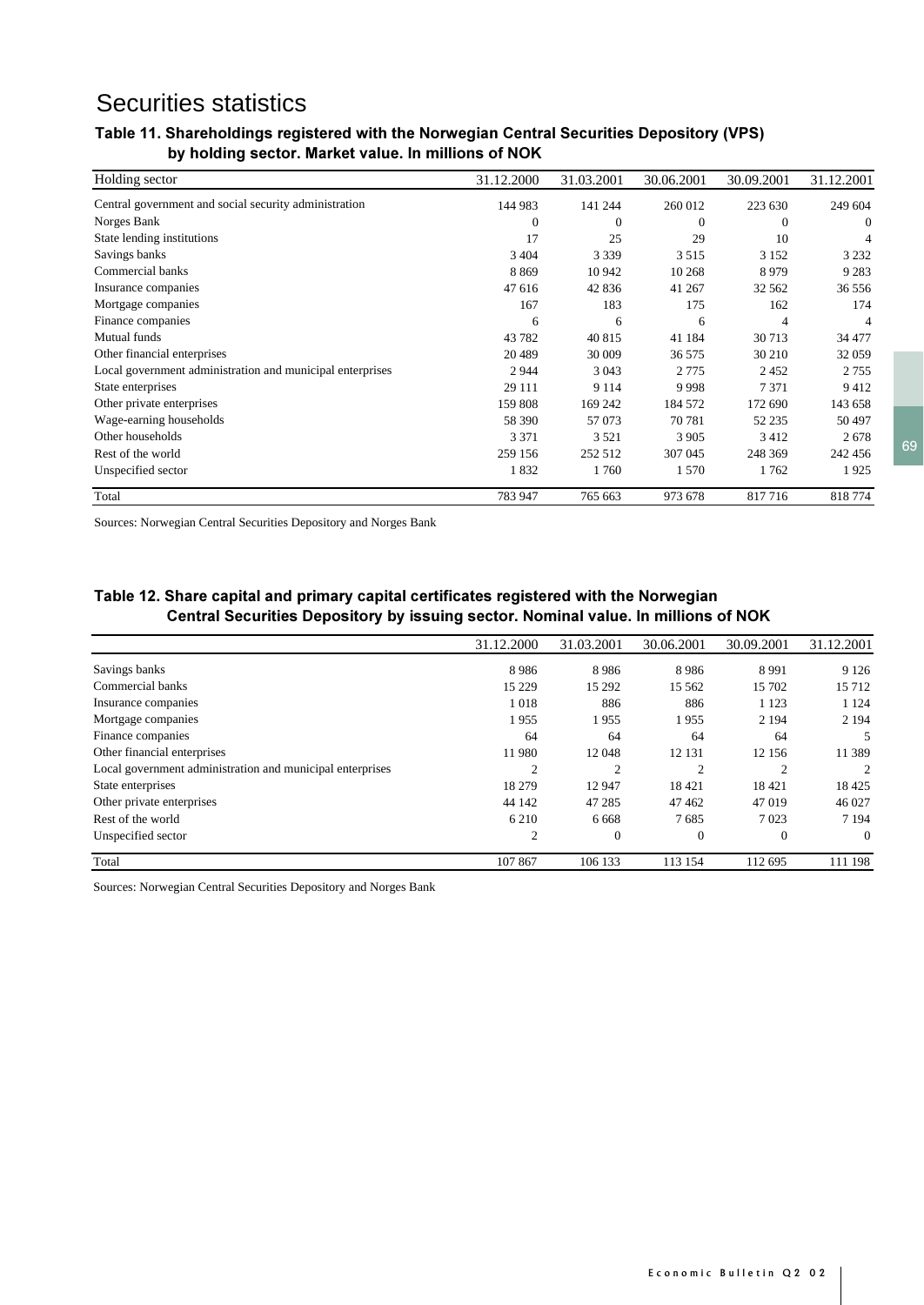#### Table 13. Net purchases and net sales (-) in the primary and secondary markets of shares registered with the Norwegian Central Securities Depository, by purchasing, selling and issuing sector  $^{1)}$  . Estimated market value. In millions of NOK

| 2001 Q4                                            |                                |                |                  |                  |                |              |                |                |                | Purchasing/selling sector |                           |              |                  |                            |                 |                   |                |                     |
|----------------------------------------------------|--------------------------------|----------------|------------------|------------------|----------------|--------------|----------------|----------------|----------------|---------------------------|---------------------------|--------------|------------------|----------------------------|-----------------|-------------------|----------------|---------------------|
|                                                    | Cent.<br>govt<br>and<br>social | Norges         | State<br>lending | Sav.             | Comm.          | Insur.       | Mort.          | Fin.           | Secur.         | Other<br>financ.          | Local<br>govt &<br>munic. | State        | Other<br>private | Wage-<br>earning<br>house- | Other<br>house- | Rest<br>of<br>the | Unsp.          |                     |
| Issuing sector                                     | security                       | Bank           | inst.            | banks            | banks          | comp.        | comp.          | comp.          | funds          | enterpr.                  | enterpr.                  | enterpr.     | enterpr.         | holds                      | holds           | world             | sector         | Total <sup>2)</sup> |
| Comm. banks                                        |                                | $\mathbf{0}$   | $\mathbf{0}$     | 29               | $-79$          | 38           | $\overline{4}$ | $-1$           | $-121$         | 208                       |                           | $\mathbf{0}$ | 186              | $-78$                      | $\overline{7}$  | 150               |                | 347                 |
| Insurance comp.                                    | $\Omega$                       | $\mathbf{0}$   | $\overline{0}$   | $\mathbf{0}$     | $\overline{4}$ | 26           | $\mathbf{0}$   | $\mathbf{0}$   | 5              | $-128$                    | $\overline{2}$            | $\mathbf{0}$ | 30               | $\overline{7}$             |                 | 46                | 6              | $\overline{0}$      |
| Mortgage comp.                                     | 239                            | $\overline{0}$ | $\mathbf{0}$     | 94               | $-93$          | $\mathbf{0}$ | $\mathbf{0}$   | $\mathbf{0}$   | $\overline{0}$ | $\mathbf{0}$              | $\overline{0}$            | $\mathbf{0}$ | $\mathbf{0}$     | $\mathbf{0}$               | $\mathbf{0}$    | $-1$              | $\mathbf{0}$   | 239                 |
| Finance comp.<br>Other financial                   | $\Omega$                       | $\Omega$       | $\overline{0}$   | $\mathbf{0}$     | $\mathbf{0}$   | $\mathbf{0}$ | $\mathbf{0}$   | $\mathbf{0}$   | $\mathbf{0}$   | $\Omega$                  | $\mathbf{0}$              | $\mathbf{0}$ | $\mathbf{0}$     | $\mathbf{0}$               | $\mathbf{0}$    | $\mathbf{0}$      | $\overline{0}$ | $\mathbf{0}$        |
| enterpr.                                           | $-4486$                        | $\overline{0}$ | $-17$            | 110              | 1 3 3 2        | $-313$       | 3              | $\mathbf{0}$   | $-242$         | $-422$                    | 38                        | 18           | 815              | 59                         | $-13$           | 2 4 4 3           | 16             | $-659$              |
| Local govt. admin.<br>and municipal<br>enterprises | $\Omega$                       | $\Omega$       | $\overline{0}$   | $\mathbf{0}$     | $\mathbf{0}$   | $\Omega$     | $\mathbf{0}$   | $\mathbf{0}$   | $\Omega$       | $\Omega$                  | 31                        | $\mathbf{0}$ | $\mathbf{0}$     | $-29$                      | $\mathbf{0}$    | $\Omega$          | $-3$           | $\Omega$            |
| State enterprises<br>Other private                 | $-15932$                       | $\overline{0}$ | $\overline{0}$   | 34               | 18             | 1 2 9 8      | $-1$           | $\Omega$       | 1 2 6 4        | 155                       | 44                        | $-7$         | 251              | 1416                       | 25              | 24 608            | 25             | 13 198              |
| enterprises                                        | 2442                           | $\overline{0}$ | $\overline{0}$   | 91               | 7686           | $-2775$      | 21             | $\overline{0}$ | $-1754$        | $-6422$                   | 243                       | $-1929$      | 16881            | $-8897$                    | $-893$          | 5 8 7 1           | 696            | 11 263              |
| Rest of the world<br>Unspecified                   | 915                            | $\mathbf{0}$   | $\mathbf{0}$     | $-55$            | 15 3 5 2       | $-1740$      | -6             | $\overline{0}$ | $-2180$        | $-2163$                   | 5                         | $-15$        | $-983$           | $-1333$                    | $-49$           | $-6865$           | $-25$          | 856                 |
| sector                                             | $\overline{0}$                 | $\mathbf{0}$   | $\overline{0}$   | $\boldsymbol{0}$ | $\mathbf{0}$   | $\mathbf{0}$ | $\mathbf{0}$   | $\mathbf{0}$   | $\overline{0}$ | $\overline{0}$            | $\mathbf{0}$              | $\mathbf{0}$ | $\mathbf{0}$     | $\mathbf{0}$               | $\mathbf{0}$    | $\mathbf{0}$      | $\theta$       | $\mathbf{0}$        |
| Total                                              | $-16821$                       | $\mathbf{0}$   | $-17$            | 302              | 24 221         | $-3465$      | 22             | -1             | $-3028$        | $-8773$                   | 365                       | $-1934$      | 17 180           | $-8853$                    | $-923$          | 26 25 3           | 717            | 25 244              |

<sup>1)</sup> Issues at issue price + purchases at market value – sales at market value – redemption value.

 $^{2)}$  Total shows net issues in the primary market. Purchases and sales in the secondary market result in redistribution between owner sectors, but add up to 0.

Sources: Norwegian Central Securities Depository and Norges Bank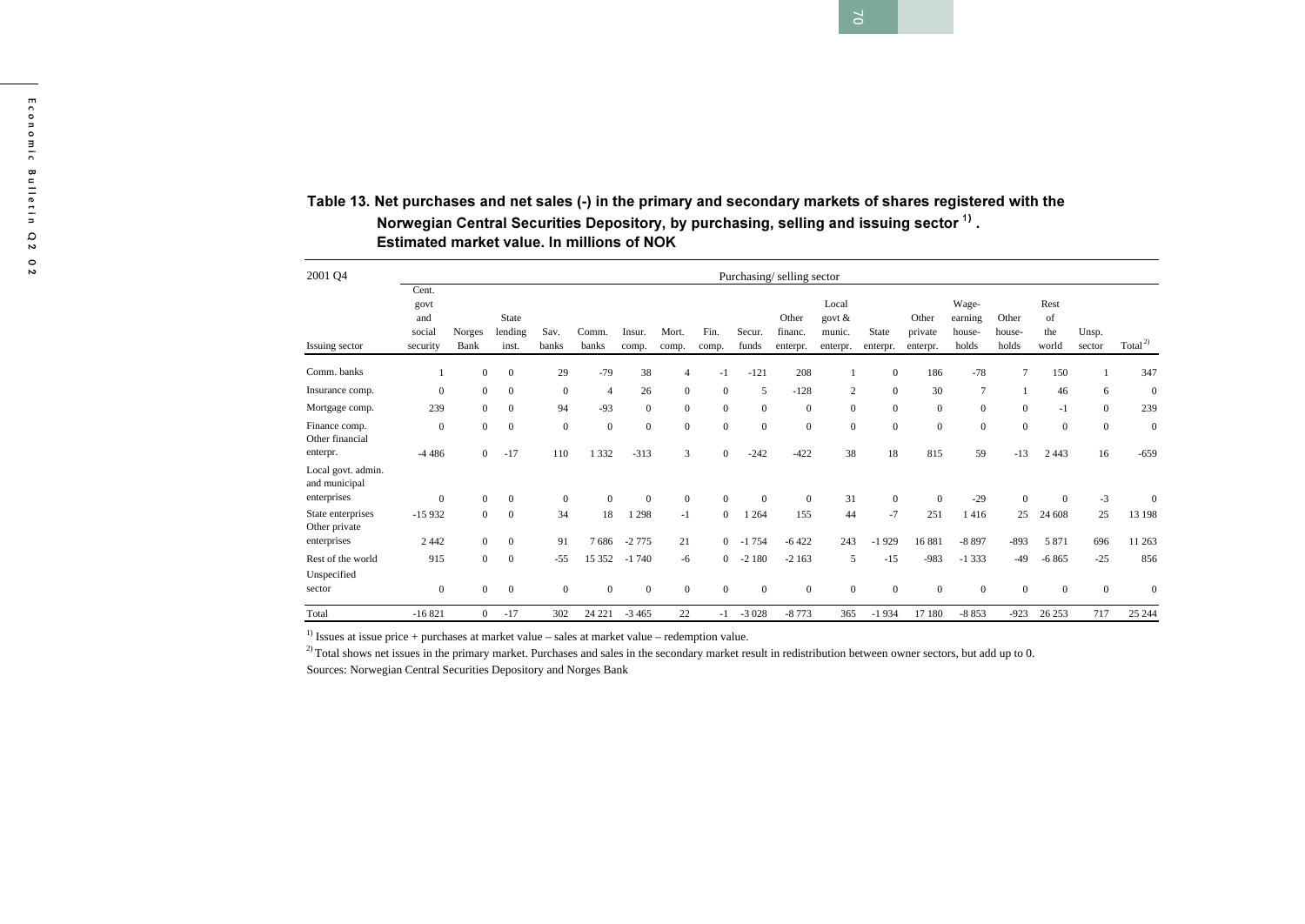|                                                           | 31.12.2000 | 31.03.2001 | 30.06.2001 | 30.09.2001 | 31.12.2001 |
|-----------------------------------------------------------|------------|------------|------------|------------|------------|
| Central government and social security administration     | 29 28 3    | 28 274     | 28 601     | 28 004     | 27 682     |
| Norges Bank                                               | 8 2 9 7    | 10 148     | 7625       | 6986       | 6 5 3 1    |
| State lending institutions                                | 266        | 257        | 241        | 232        | 219        |
| Savings banks                                             | 24 987     | 26 602     | 24 741     | 25 1 14    | 26 733     |
| Commercial banks                                          | 37 758     | 39 327     | 39 737     | 39 768     | 35 598     |
| Insurance companies                                       | 150 773    | 153 860    | 153 099    | 154 734    | 160 077    |
| Mortgage companies                                        | 15 276     | 15 831     | 14 3 11    | 13 4 15    | 12 880     |
| Finance companies                                         | 5          | 5          | 7          | 33         | 23         |
| Mutual funds                                              | 22 262     | 24 899     | 25 460     | 28 5 17    | 29 4 28    |
| Other financial enterprises                               | 1 3 4 7    | 1711       | 1 4 6 2    | 1685       | 3 3 5 3    |
| Local government administration and municipal enterprises | 10 668     | 10 556     | 10441      | 10 642     | 10 694     |
| State enterprises                                         | 2923       | 3 0 9 8    | 3 1 5 0    | 3457       | 3 1 6 6    |
| Other private enterprises                                 | 22 663     | 23 418     | 21 870     | 21 966     | 24 049     |
| Wage-earning households                                   | 12 8 31    | 11 092     | 12 841     | 13 2 8 6   | 14 972     |
| Other households                                          | 4 2 4 6    | 4 2 7 0    | 4 5 6 7    | 4 6 5 1    | 4 8 8 2    |
| Rest of the world                                         | 69 674     | 69 9 36    | 62 187     | 60 872     | 61 131     |
| Unspecified sector                                        | 957        | 762        | 795        | 825        | 948        |
| Total                                                     | 414 216    | 424 048    | 411 135    | 414 185    | 422 367    |

#### Table 14. Bondholdings in NOK registered with the Norwegian Central Securities Depository by holding sector. Market value. In millions of NOK

Sources: Norwegian Central Securities Depository and Norges Bank

### Table 15. Bondholdings in NOK registered with the Norwegian Central Securities Depository by issuing sector. Nominal value. In millions of NOK

|                                                           | 31.12.2000 | 31.03.2001 | 30.06.2001 | 30.09.2001 | 31.12.2001 |
|-----------------------------------------------------------|------------|------------|------------|------------|------------|
| Central government and social security administration     | 144 163    | 148 052    | 126 354    | 127 776    | 129 762    |
| State lending institutions                                | 326        | 316        | 295        | 284        | 263        |
| Savings banks                                             | 48 319     | 51964      | 55 399     | 58 4 84    | 60 263     |
| Commercial banks                                          | 57 105     | 56 147     | 62 005     | 61 675     | 58 601     |
| Insurance companies                                       | 819        | 819        | 994        | 994        | 994        |
| Mortgage companies                                        | 67847      | 67 686     | 67 141     | 66 510     | 66 988     |
| Finance companies                                         | 93         | 75         | 75         | 50         | 50         |
| Other financial enterprises                               | 2 3 0 0    | 2 3 0 0    | 2 3 0 0    | 2 3 0 0    | 2 3 0 0    |
| Local government administration and municipal enterprises | 47 225     | 49 211     | 50 404     | 47 198     | 46 4 66    |
| State enterprises                                         | 18 509     | 14 904     | 15496      | 12 685     | 14 854     |
| Other private enterprises                                 | 22 507     | 29 471     | 30 893     | 32 908     | 35 488     |
| Households                                                | 27         | 27         | 27         | 27         | 23         |
| Rest of the world                                         | 6892       | 6931       | 7 5 8 6    | 8086       | 9698       |
| Unspecified sector                                        | $\Omega$   | $\Omega$   | $\Omega$   | $\Omega$   | $\Omega$   |
| Total                                                     | 416 132    | 427 901    | 418 968    | 418 977    | 425 750    |

Sources: Norwegian Central Securities Depository and Norges Bank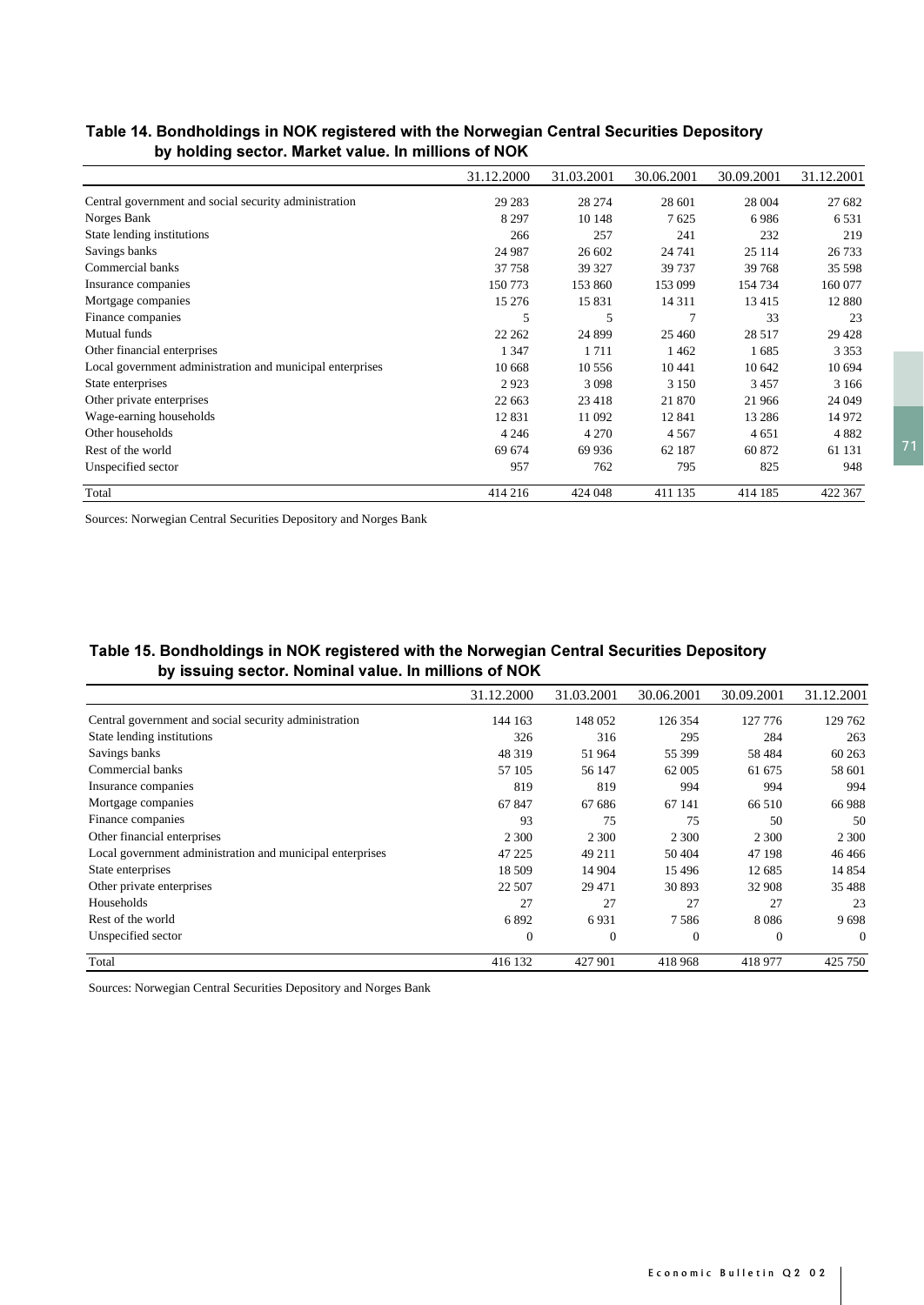#### Table 16. Net purchases and net sales (-) in the primary and secondary markets for NOKdenominated bonds registered with the Norwegian Central Securities Depository by purchasing, selling and issuing sector.<sup>1)</sup> Estimated market value. In millions of NOK

| 2001 O <sub>4</sub>                                       |                                            |                     |                           |                  |                |                 |                          |                     |                     | Purchasing/selling sector    |                                          |                   |                              |                                     |                          |                            |                    |                   |
|-----------------------------------------------------------|--------------------------------------------|---------------------|---------------------------|------------------|----------------|-----------------|--------------------------|---------------------|---------------------|------------------------------|------------------------------------------|-------------------|------------------------------|-------------------------------------|--------------------------|----------------------------|--------------------|-------------------|
| Issuing sector                                            | Cent.<br>govt<br>and<br>social<br>security | Norges<br>Bank      | State<br>lending<br>inst. | Sav.<br>banks    | Comm.<br>banks | Insur.<br>comp. | Mort.<br>comp.           | Fin.<br>comp.       | Secur.<br>funds     | Other<br>financ.<br>enterpr. | Local<br>govt $\&$<br>munic.<br>enterpr. | State<br>enterpr. | Other<br>private<br>enterpr. | Wage-<br>earning<br>house-<br>holds | Other<br>house-<br>holds | Rest<br>of<br>the<br>world | Unsp.<br>sector    | Total $^{2)}$     |
| Central government<br>and social security<br>admin.       |                                            |                     |                           |                  |                |                 |                          |                     |                     |                              |                                          |                   |                              |                                     |                          |                            |                    |                   |
|                                                           | $-1246$<br>$\Omega$                        | $-1709$<br>$\Omega$ | $\Omega$<br>$-52$         | $-2030$<br>$-16$ | $-3332$        | 2890<br>8       | $-227$<br>$\overline{0}$ | 6<br>$\overline{0}$ | 223<br>$\mathbf{0}$ | 768<br>$\mathbf{0}$          | $-48$<br>$\overline{0}$                  | $\mathbf{0}$      | 142<br>$\overline{0}$        | $-31$<br>$\mathbf{0}$               | 152<br>$\Omega$          | $-9958$<br>$\overline{0}$  | 15<br>$\mathbf{0}$ | $-14386$<br>$-64$ |
| State lending institutions<br>Savings banks<br>Commercial | 381                                        | $\mathbf{0}$        | $\mathbf{0}$              | 093              | -4<br>2480     | 1 2 2 2         | $-889$                   | 15                  | 3629                | 520                          | 695                                      | 19                | 398                          | 1530                                | 249                      | 647                        | 121                | 12 110            |
| banks                                                     | $-872$                                     | $\mathbf{0}$        | $\overline{0}$            | $-747$           | $-2134$        | $-207$          | $-121$                   | $\overline{0}$      | 1 0 2 4             | 157                          | 123                                      | 36                | 584                          | 3683                                | 140                      | 185                        | 233                | 2 0 8 3           |
| Insurance comp.                                           | 10                                         | $\Omega$            | $\Omega$                  | 15               | $\mathbf{0}$   | 30              | 3                        | $\mathbf{0}$        | $-18$               | $-4$                         | 5                                        | 10                | 84                           | $\Omega$                            | 26                       | 11                         | $\overline{c}$     | 173               |
| Mortgage comp.                                            | 143                                        | $\mathbf{0}$        | $\mathbf{0}$              | 277              | $-442$         | 415             | $-1438$                  | $-3$                | 448                 | 186                          | 10                                       | 69                | 47                           | 2                                   | 61                       | $-624$                     | 11                 | $-837$            |
| Finance comp.<br>Other                                    | $\mathbf{0}$                               | $\mathbf{0}$        | $\mathbf{0}$              | $\mathbf{0}$     | $-5$           | $\mathbf{0}$    | $\mathbf{0}$             | $\overline{0}$      | $-9$                | $\overline{0}$               | $\mathbf{0}$                             | $\mathbf{0}$      | $\mathbf{0}$                 | $\overline{0}$                      | $\mathbf{0}$             | $-4$                       | $\mathbf{0}$       | $-18$             |
| financial enterprises<br>Loc. govt. adm.+                 | $\mathbf{0}$                               | $\mathbf{0}$        | $\mathbf{0}$              | 8                | $-7$           | $-50$           | $\overline{0}$           | $\overline{0}$      | 9                   |                              | $-1$                                     | $\mathbf{0}$      | 41                           | $\overline{0}$                      | $\mathbf{0}$             | $\mathbf{0}$               | $\mathbf{0}$       | $\mathbf{0}$      |
| mun. ent.                                                 | 250                                        | $\mathbf{0}$        | $\overline{0}$            | $-338$           | 484            | 475             | 267                      | $\overline{0}$      | 98                  | 181                          | $-875$                                   | $-162$            | 60                           | $-48$                               | 66                       | 1 2 2 8                    | $\boldsymbol{2}$   | 1689              |
| State enterprises<br>Other                                | 62                                         | $\Omega$            | $\mathbf{0}$              | 206              | 201            | 1529            | $-44$                    | 0                   | $-163$              | 54                           | $-97$                                    | 346               | $-91$                        | $-5$                                | 54                       | $-109$                     | $\mathbf{1}$       | 1944              |
| private enterprises                                       | $-71$                                      | $\Omega$            | $\overline{0}$            | 2053             | 664            | 656             | 45                       | $\overline{0}$      | 2 1 7 3             | 210                          | 222                                      | 212               | 1 1 6 7                      | 93                                  | 115                      | 661                        | 53                 | 8 2 5 3           |
| Households                                                | $\Omega$                                   | $\Omega$            | $\Omega$                  | $\mathbf{0}$     | 5              | $\Omega$        | $-7$                     | $\Omega$            | $\Omega$            | $\Omega$                     | $\overline{0}$                           | $\mathbf{0}$      | $\mathbf{0}$                 | $\mathbf{0}$                        | $\Omega$                 | $\Omega$                   | $\mathbf{0}$       | $-2$              |
| Rest of the world                                         | $\mathbf{0}$                               | $\Omega$            | $\Omega$                  | 99               | 123            | 2405            | $\overline{0}$           | $\overline{0}$      | 407                 | 5                            | 11                                       | $\theta$          | $-14$                        | 39                                  | 16                       | $-324$                     | $\overline{7}$     | 2 7 7 2           |
| Unspecified sector                                        | $\mathbf{0}$                               | $\Omega$            | $\mathbf{0}$              | $\mathbf{0}$     | $\mathbf{0}$   | $\mathbf{0}$    | $\mathbf{0}$             | $\overline{0}$      | $\mathbf{0}$        | $\overline{0}$               | $\mathbf{0}$                             | $\mathbf{0}$      | $\mathbf{0}$                 | $\mathbf{0}$                        | $\mathbf{0}$             | $\mathbf{0}$               | $\mathbf{0}$       | $\overline{0}$    |
| Total                                                     | $-1342$                                    | $-1709$             | $-52$                     | 619              | $-1967$        | 9373            | $-2411$                  | 18                  | 7820                | 2078                         | 46                                       | 531               | 2417                         | 5 2 6 3                             | 877                      | $-8288$                    | 445                | 13718             |

 $1)$  Issues at issue price + purchases at market value – sales at market value – redemption value.

<sup>2)</sup> Total shows net issues in the primary market. Purchases and sales in the secondary market result in redistribution between owner sectors, but add up to 0. Sources: Norwegian Central Securities Depository and Norges Bank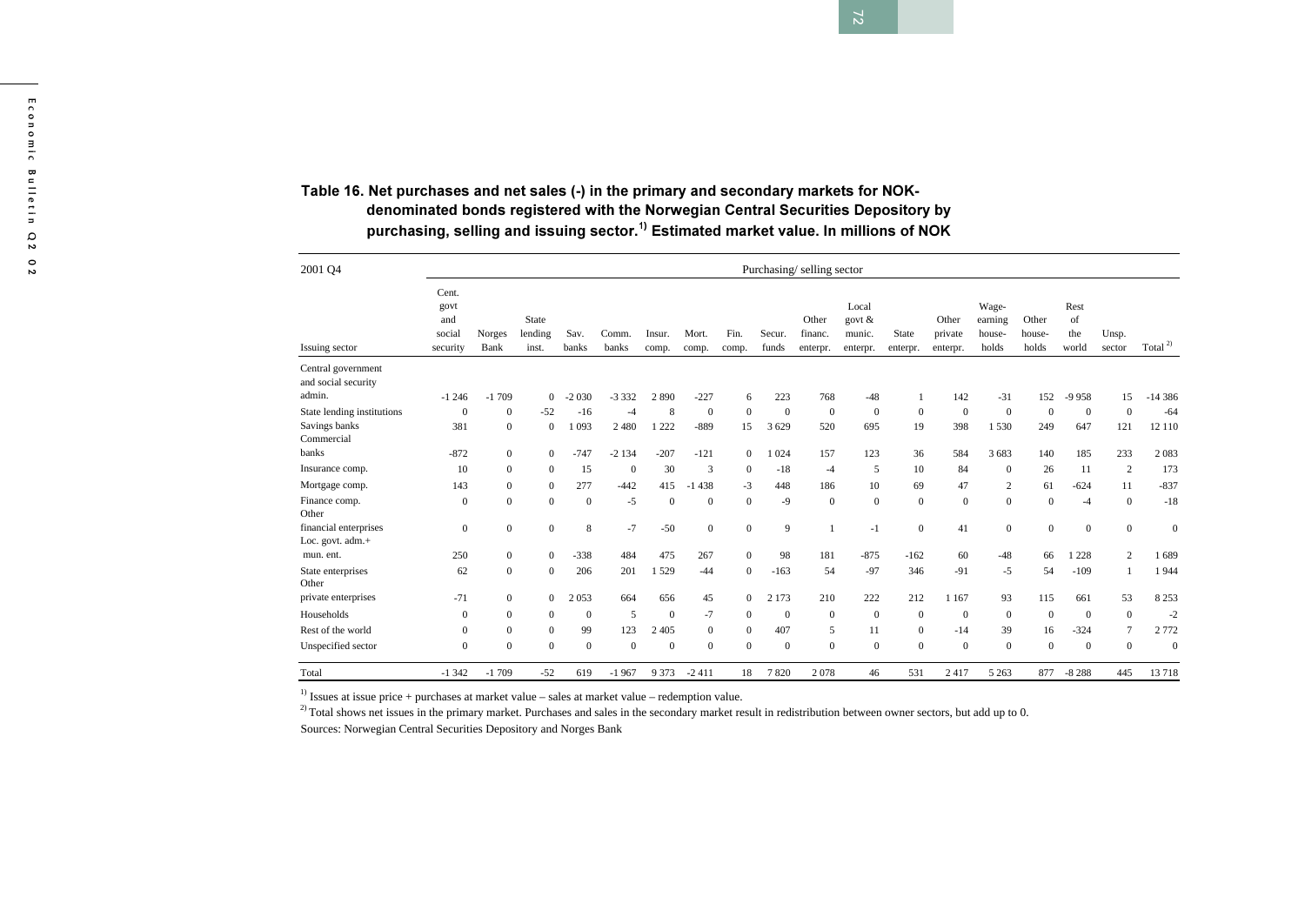|                                                       | 31.12.2000 | 31.03.2001 | 30.06.2001 | 30.09.2001 | 31.12.2001 |
|-------------------------------------------------------|------------|------------|------------|------------|------------|
| Central government and social security administration | 7 3 5 4    | 8465       | 8 2 4 8    | 7889       | 5 680      |
| Norges Bank                                           | 2816       | 3 0 1 0    | 1687       | 2478       | 2451       |
| State lending institutions                            | $\Omega$   | $\theta$   | $\Omega$   | $\Omega$   | $\Omega$   |
| Savings banks                                         | 6716       | 7821       | 8 3 4 0    | 6847       | 4088       |
| Commercial banks                                      | 16 662     | 23 814     | 17 177     | 21 024     | 17 629     |
| Insurance companies                                   | 24 261     | 23 341     | 30 290     | 36 746     | 38 829     |
| Mortgage companies                                    | 1816       | 1667       | 789        | 1 1 2 8    | 454        |
| Finance companies                                     | 91         | 92         | 98         | 73         | 61         |
| Mutual funds                                          | 21 157     | 21 4 8 2   | 20 841     | 22 169     | 20 690     |
| Other financial enterprises                           | 281        | 1702       | 1508       | 1 2 1 4    | 2025       |
| Local government administration                       |            |            |            |            |            |
| and municipal enterprises                             | 3 6 6 5    | 6 3 4 0    | 4 5 0 1    | 4 3 6 0    | 3 2 4 4    |
| State enterprises                                     | 4596       | 2585       | 4978       | 6 3 8 1    | 4 0 0 6    |
| Other private enterprises                             | 9565       | 20 112     | 10 282     | 10734      | 7 2 2 5    |
| Wage-earning households                               | 415        | 385        | 292        | 363        | 180        |
| Other households                                      | 526        | 409        | 484        | 521        | 1 3 5 4    |
| Rest of the world                                     | 7632       | 10 147     | 11 084     | 10 947     | 9995       |
| Unspecified sector                                    | 233        | 865        | 458        | 429        | 488        |
| Total                                                 | 107 786    | 132 236    | 121 057    | 133 303    | 118 398    |

#### Table 17. NOK-denominated short-term papir registered with the Norwegian Central Securities Depository by holding sector. Market value. In millions of NOK

Sources: Norwegian Central Securities Depository and Norges Bank

#### Table 18. Outstanding short-term paper by issuing sector. $^{\textrm{\tiny{11}}}$ Nominal value. In millions of NOK

| Issuing sector                                        | 31.03.2001   | 30.06.2001 | 30.09.2001 | 31.12.2001   | 31.03.2002   |
|-------------------------------------------------------|--------------|------------|------------|--------------|--------------|
| Central government and social security administration | 35 500       | 32 500     | 35 500     | 36 000       | 36 500       |
| Counties                                              | 883          | 1 0 6 4    | 2 3 8 9    | 2 1 7 2      | 1 1 6 3      |
| Municipalities                                        | 4481         | 3 1 5 5    | 3 2 6 7    | 3 2 0 8      | 3 2 8 0      |
| State lending institutions                            | $\theta$     | $\theta$   | $\theta$   | $\mathbf{0}$ | $\mathbf{0}$ |
| Commercial banks                                      | 18 5 68      | 17 905     | 19 724     | 13466        | 20 637       |
| Savings banks                                         | 38 613       | 35 339     | 38 090     | 37 815       | 34 171       |
| Mortgage companies                                    | 8 7 4 7      | 7082       | 9 1 7 7    | 5 5 2 5      | 4 3 3 0      |
| Finance companies                                     | 525          | 575        | 500        | 575          | 550          |
| Other financial enterprises                           | $\mathbf{0}$ | $\theta$   | $\Omega$   | $\Omega$     | $\theta$     |
| State enterprises                                     | 1940         | 1800       | 3 9 0 0    | 2 7 8 0      | 4 5 3 0      |
| Municipal enterprises                                 | 9841         | 10 264     | 10953      | 9 2 3 4      | 11 194       |
| Private enterprises                                   | 10761        | 11 610     | 11 530     | 7538         | 11 5 20      |
| Rest of the world                                     | 1 2 3 0      | 2 5 4 0    | 2 0 4 0    | 1885         | 2 4 0 0      |
| Total                                                 | 131 089      | 123 834    | 137 070    | 120 198      | 130 275      |

<sup>1)</sup> Comprises short-term paper issued in Norway in NOK by domestic sectors and foreigners and paper in foreign currency issued by domestic sectors. Source: Norges Bank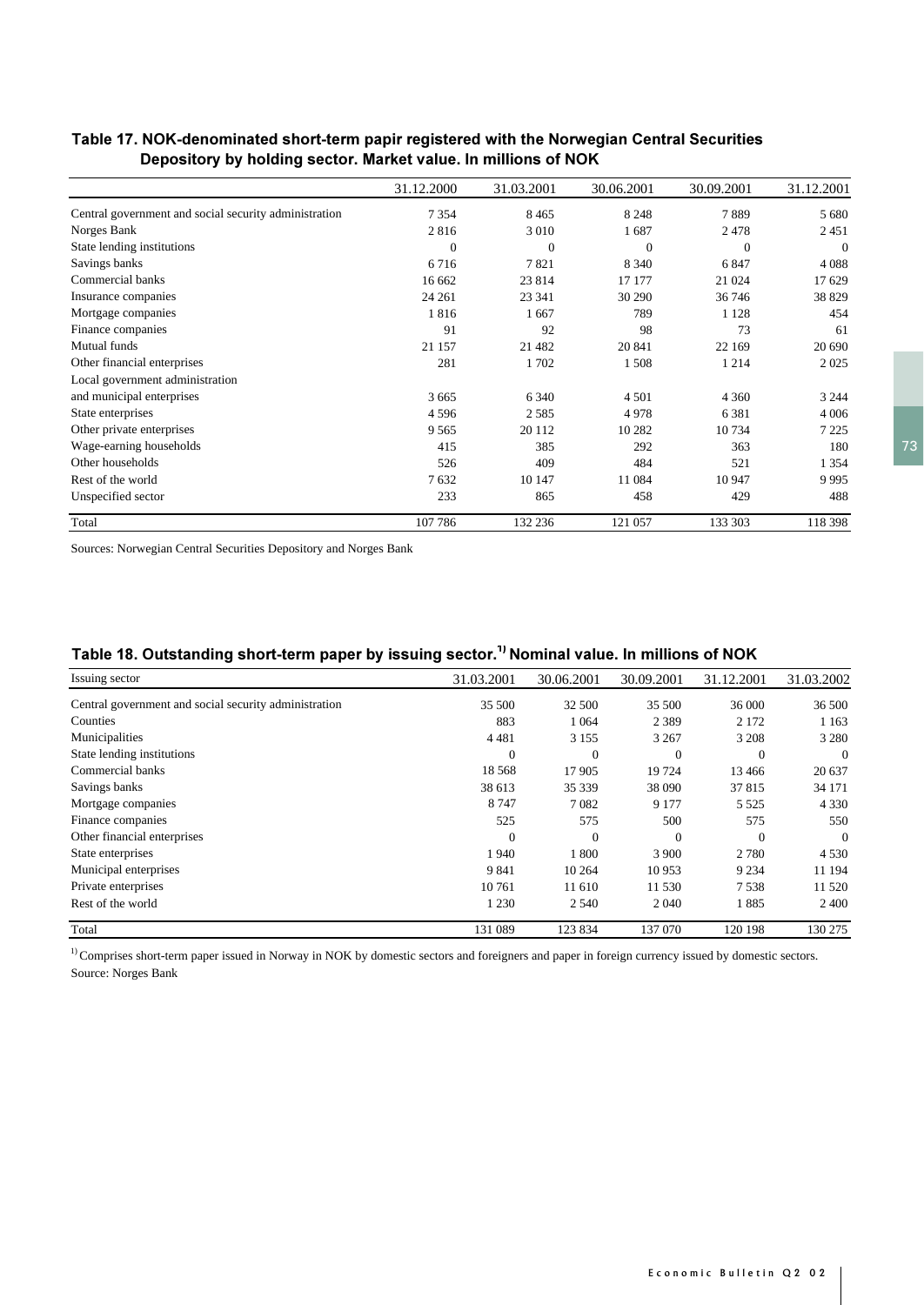## Credit and liquidity trends

#### Table 19. Credit indicator and money supply

|                  |            |                                                 |           |           |                     | Percentage growth |                                       |           |
|------------------|------------|-------------------------------------------------|-----------|-----------|---------------------|-------------------|---------------------------------------|-----------|
|                  |            | Volume figures at end of period<br><b>NOKbn</b> |           |           | Over past 12 months |                   | Over past 3 months<br>Annualised rate |           |
|                  | $C2^{1)}$  | $C3^{2)}$                                       | $M2^{3)}$ | $C2^{1)}$ | $C3^{2)}$           | $M2^{3)}$         | $C2^{1)}$                             | $M2^{3)}$ |
| December 1993    | 877.7      | 1 0 74.1                                        | 477.6     | $-1.8$    | $-1.7$              | $-0.9$            | 0.1                                   | 2.0       |
| December 1994    | 893.5      | 1 0 7 5 .8                                      | 501.9     | 2.3       | 1.3                 | 5.1               | 2.8                                   | 2.5       |
| December 1995    | 936.0      | 1 1 2 3 . 6                                     | 530.3     | 4.9       | 5.2                 | 5.6               | 5.4                                   | 2.2       |
| December 1996    | 992.7      | 1 2 1 3 .6                                      | 564.4     | 6.0       | 5.2                 | 6.4               | 7.8                                   | 5.2       |
| December 1997    | 1 0 9 9.4  | 1 3 6 1 .0                                      | 578.5     | 10.2      | 10.0                | 2.5               | 10.0                                  | 3.6       |
| December 1998    | 1 193.3    | 1519.6                                          | 605.3     | 8.3       | 12.2                | 4.6               | 6.5                                   | 6.0       |
| December 1999    | 1 295.3    | 1695.0                                          | 670.1     | 8.3       | 7.9                 | 10.7              | 9.7                                   | 9.2       |
| December 2000    | 1 4 6 1 .5 | 1 907.3                                         | 731.8     | 12.4      | 10.7                | 9.2               | 12.2                                  | 8.3       |
| January 2001     | 1 475.2    | 1907.3                                          | 749.7     | 12.2      | 9.9                 | 10.9              | 11.2                                  | 8.4       |
| February 2001    | 1 490.6    | 1922.9                                          | 755.9     | 12.4      | 10.3                | 10.7              | 11.0                                  | 11.4      |
| March 2001       | 1 503.4    | 1933.8                                          | 752.3     | 12.1      | 9.5                 | 10.1              | 10.3                                  | 8.3       |
| April 2001       | 1519.5     | 1967.6                                          | 740.7     | 11.6      | 10.0                | 8.6               | 9.6                                   | 7.6       |
| May 2001         | 1529.7     | 1990.8                                          | 756.6     | 11.4      | 10.7                | 10.0              | 9.0                                   | 6.2       |
| June 2001        | 1 542.1    | 2 003.0                                         | 775.7     | 11.1      | 10.3                | 8.6               | 8.6                                   | 8.4       |
| <b>July 2001</b> | 1547.9     | 1 9 9 9.5                                       | 773.5     | 10.7      | 9.2                 | 8.6               | 9.4                                   | 7.4       |
| August 2001      | 1 5 5 7 .1 | 1989.5                                          | 772.1     | 10.6      | 6.7                 | 8.1               | 9.9                                   | 7.1       |
| September 2001   | 1 572.5    | 1999.9                                          | 775.8     | 10.1      | 5.7                 | 6.5               | 10.1                                  | 5.8       |
| October 2001     | 1583.0     | 2 0 2 5 .8                                      | 781.7     | 10.2      | 6.2                 | 8.4               | 9.8                                   | 6.9       |
| November 2001    | 1 601.0    | 2 0 58.1                                        | 773.9     | 9.7       | 7.1                 | 7.7               | 9.4                                   | 8.4       |
| December 2001    | 1 608.9    | 2 0 5 9.6                                       | 795.1     | 9.7       | 7.9                 | 8.6               | 9.2                                   | 12.0      |
| January 2002     | 1 615.0    | 2 0 6 7 .0                                      | 821.0     | 9.3       | 8.1                 | 9.5               | 8.4                                   | 12.6      |
| February 2002    | 1 621.9    | 2 0 7 2 .0                                      | 812.4     | 8.9       | 8.1                 | 7.5               | 7.7                                   | 12.1      |
| March 2002       | 1 633.1    |                                                 | 813.1     | 8.9       |                     | 8.1               | 7.7                                   | 5.2       |
| April 2002       | 1 648.5    |                                                 | 800.1     | 9.0       |                     | 8.0               |                                       |           |

1) C2 = Credit indicator. Credit from domestic sources; seasonally adjusted figures.

2) C3 = Total credit from domestic and foreign sources; actual figures.

3) M2 = Money supply; seasonally adjusted figures.

Source: Norges Bank

### Table 20. Domestic credit supply to the general public $^{\mathsf{1}\mathsf{1}},$  by source. In millions of NOK. 12-month growth as a percentage

|                                  | 31.12.1999 |               | 31.12.2000 |               | 31.12.2001 |         | 30.04.2002 |         |
|----------------------------------|------------|---------------|------------|---------------|------------|---------|------------|---------|
|                                  | Amount     | $\frac{0}{0}$ | Amount     | $\frac{0}{0}$ | Amount     | $\%$    | Amount     | $\%$    |
| Private banks                    | 819 535    | 9.5           | 938 076    | 13.8          | 1 030 694  | 9.6     | 1 056 504  | 9.0     |
| State lending institutions       | 189 651    | 5.3           | 167 921    | 3.9           | 176494     | 5.1     | 181 376    | 5.4     |
| Norges Bank                      | 566        | 6.4           | 575        | 1.6           | 603        | 4.9     | 611        | 5.5     |
| Mortgage companies               | 93 270     | $-2.5$        | 144 846    | 20.4          | 167 699    | 15.6    | 164 534    | 13.9    |
| Finance companies                | 58 806     | 28.4          | 66 809     | 12.1          | 79 474     | 14.6    | 82 046     | 13.0    |
| Life insurance companies         | 25 062     | $-11.3$       | 23 047     | $-8.0$        | 24 4 8 2   | 0.2     | 22 904     | $-6.8$  |
| Pension funds                    | 4 9 9 3    | 8.2           | 4 6 5 9    | $-6.7$        | 3 2 6 3    | 0.0     | 3 2 6 3    | 0.0     |
| Non-life insurance companies     | 1 3 2 1    | $-59.6$       | 1 649      | 24.8          | 934        | $-43.4$ | 930        | $-43.3$ |
| Bond debt $^{2)}$                | 75 538     | 2.8           | 82838      | 9.7           | 89 671     | 8.2     | 90 522     | 3.9     |
| Certificate debt                 | 19 3 35    | 82.8          | 25 0 59    | 29.6          | 24 9 32    | $-0.5$  | 33 9 27    | 14.0    |
| Other sources                    | 7 1 7 5    | 51.7          | 6 0 38     | 27.4          | 10 624     | 76.0    | 11841      | 57.0    |
| Total domestic credit $(C2)^{3}$ | 295 252    | 8.3           | 1461517    | 12.4          | 608 870    | 9.7     | 648459     | 9.0     |

 $^{1)}$  Comprises local government administration, non-financial enterprises and households

<sup>2)</sup> Adjusted for non-resident holdings of Norwegian private and municipal bonds in Norway.

<sup>3)</sup> Corresponds to Norges Bank's credit indicator (C2).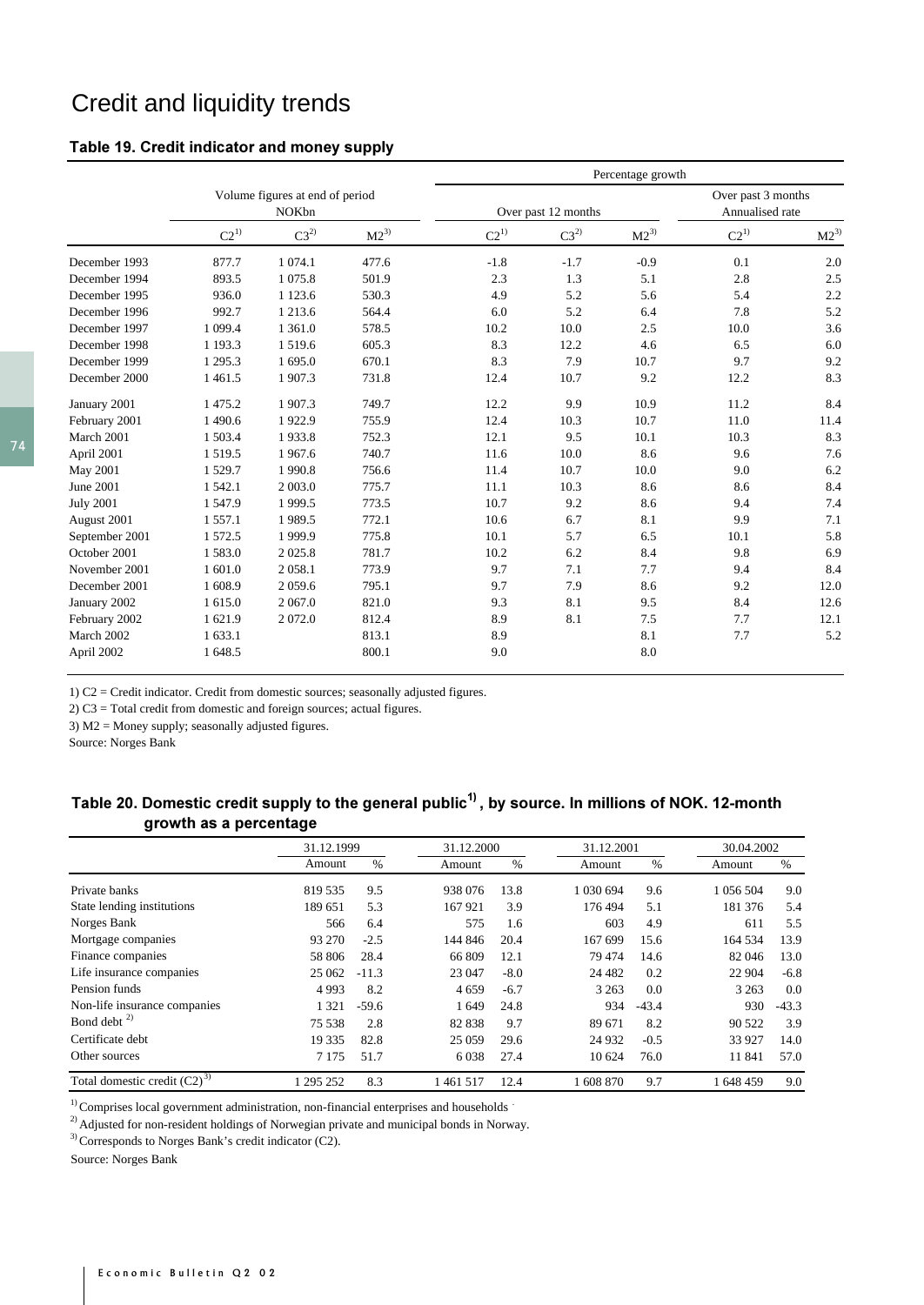|  | Table 21. Composition of money supply. In millions of NOK |  |
|--|-----------------------------------------------------------|--|
|  |                                                           |  |

| Actual figures<br>at end of<br>period | <b>Notes</b><br>and<br>coins | Transaction<br>account<br>deposits | $M1^{1}$ | Other<br>deposits $2$ | CDs     | $M2^{3)}$ | Change last 12<br>months<br>in total M2 |
|---------------------------------------|------------------------------|------------------------------------|----------|-----------------------|---------|-----------|-----------------------------------------|
| December 1993                         | 38 003                       | 151 128                            | 186869   | 288 448               | 2 2 6 0 | 477 577   | $-4223$                                 |
| December 1994                         | 40 4 54                      | 172 639                            | 210 595  | 286 228               | 5 1 1 6 | 501 939   | 24 3 5 2                                |
| December 1995                         | 42 069                       | 178 690                            | 217 766  | 296 778               | 15 731  | 530 275   | 28 3 63                                 |
| December 1996                         | 43 3 24                      | 208 072                            | 247 937  | 294 741               | 21 686  | 564 364   | 34 113                                  |
| December 1997                         | 46 014                       | 227 382                            | 269 599  | 278 741               | 30 200  | 578 540   | 14 3 8 7                                |
| December 1998                         | 46 070                       | 237 046                            | 279 188  | 292 820               | 33 321  | 605 329   | 26 792                                  |
| December 1999                         | 48 0 20                      | 300 131                            | 343 496  | 295 822               | 30 803  | 670 121   | 65 981                                  |
| December 2000                         | 46 952                       | 328 816                            | 371 340  | 326 351               | 34 152  | 731 843   | 60 528                                  |
| January 2001                          | 43 153                       | 336 194                            | 375 593  | 340 759               | 33 354  | 749 706   | 73 821                                  |
| February 2001                         | 42 381                       | 339 800                            | 378 489  | 343 531               | 33 9 20 | 755 940   | 72973                                   |
| March 2001                            | 42 034                       | 334 396                            | 372 720  | 339 894               | 39 661  | 752 275   | 68738                                   |
| April 2001                            | 42 107                       | 328 323                            | 366 756  | 339 957               | 33 957  | 740 670   | 58 523                                  |
| May 2001                              | 42 350                       | 339 233                            | 377 740  | 344 153               | 34 742  | 756 635   | 68 5 62                                 |
| June 2001                             | 43 608                       | 340 669                            | 379 824  | 358 067               | 37 801  | 775 692   | 61 143                                  |
| <b>July 2001</b>                      | 42 839                       | 325 299                            | 363721   | 375 651               | 34 095  | 773 467   | 61 093                                  |
| August 2001                           | 42 0 26                      | 311 390                            | 349 126  | 386 447               | 36 510  | 772 083   | 58 018                                  |
| September 2001                        | 41 591                       | 333 317                            | 370 697  | 363 275               | 41 868  | 775 840   | 47 616                                  |
| October 2001                          | 40 9 69                      | 331 294                            | 368 173  | 376933                | 36 572  | 781 678   | 60 430                                  |
| November 2001                         | 42 0 84                      | 327 191                            | 365 086  | 374 039               | 34 819  | 773 944   | 55 292                                  |
| December 2001                         | 46 633                       | 343 842                            | 385 880  | 370 214               | 38 991  | 795 085   | 63 24 2                                 |
| January 2002                          | 42 613                       | 350 854                            | 389 293  | 393 987               | 37 746  | 821 026   | 71 320                                  |
| February 2002                         | 41 510                       | 346 813                            | 384 287  | 390 769               | 37 342  | 812 398   | 56458                                   |
| March 2002                            | 42 002                       | 346 918                            | 384789   | 385 152               | 43 124  | 813 065   | 60 790                                  |
| April 2002                            | 40746                        | 337 329                            | 374 096  | 381891                | 44 145  | 800 132   | 59 4 62                                 |

<sup>1)</sup> The narrow money concept M1 constitutes the money-holding sector's stock of Norwegian notes and coins plus the sector's

transaction account deposits in Norges Bank, commercial banks and savings banks (in NOK and foreign currency).

<sup>2)</sup> Excluding restricted bank deposits (BSU, IPA, withholding tax accounts, etc).

Source: Norges Bank <sup>3)</sup> The broad money concept M2 constitutes the sum of M1 and the money-holding sector's other bank deposits (in NOK and foreign currency) excluding restricted bank deposits (BSU, IPA, withholding tax accounts, etc) and CDs.

#### Table 22. Household financial balance. Financial investments and holdings, by financial instrument. In billions of NOK

|                                         | Financial investments |        |        |        | Holdings |         |         |            |
|-----------------------------------------|-----------------------|--------|--------|--------|----------|---------|---------|------------|
|                                         | Year                  |        |        |        | Year     |         |         |            |
|                                         | 1998                  | 1999   | 2000   | 2001   | 1998     | 1999    | 2000    | 2001       |
| Bank deposits, etc. <sup>1)</sup>       | 22.5                  | 33.5   | 32.7   | 37.6   | 372.0    | 405.5   | 438.3   | 475.9      |
| Bonds, etc. <sup>2)</sup>               | 0.5                   | 2.2    | 7.8    | 6.7    | 8.4      | 10.9    | 18.2    | 21.5       |
| Shares, etc. <sup>3)</sup>              | 20.3                  | 2.9    | 14.1   | 14.7   | 142.6    | 166.9   | 184.6   | 190.8      |
| Units in securities funds               | $-0.2$                | 7.0    | 11.9   | 2.6    | 50.0     | 77.9    | 85.7    | 82.9       |
| Insurance claims                        | 20.7                  | 20.6   | 28.5   | 32.4   | 369.2    | 428.0   | 455.1   | 470.6      |
| Loans and other assets <sup>4)</sup>    | 10.0                  | 5.4    | 6.1    | 3.3    | 95.5     | 100.9   | 107.0   | 110.3      |
| Total assets                            | 74.9                  | 71.5   | 101.4  | 98.6   | 1 0 39.4 | 1 192.1 | 1 291.1 | 1 3 5 5 .7 |
| Loans from commercial and savings banks | 34.2                  | 49.9   | 66.5   | 68.0   | 475.2    | 525.3   | 591.9   | 659.9      |
| Loans from state banks and Norges Bank  | 6.6                   | 6.0    | 7.7    | 8.5    | 128.7    | 134.3   | 141.4   | 149.1      |
| Loans from private mortgage companies   | 9.6                   | 0.4    | 6.2    | 14.3   | 46.7     | 47.1    | 53.5    | 67.9       |
| Loans from insurance companies          | $-5.5$                | $-3.9$ | $-2.4$ | $-0.6$ | 23.1     | 19.2    | 16.7    | 16.1       |
| Other liabilities <sup>5)</sup>         | 9.2                   | 4.6    | $-3.0$ | 4.8    | 76.7     | 80.8    | 77.4    | 81.7       |
| <b>Total liabilities</b>                | 54.2                  | 57.3   | 75.0   | 95.0   | 750.7    | 806.7   | 881.0   | 974.7      |
| Net                                     | 20.8                  | 14.2   | 26.4   | 3.7    | 288.7    | 385.4   | 410.0   | 381.0      |

<sup>1)</sup> Notes and coins and bank deposits.

<sup>2)</sup> Bearer bonds, savings bonds, premium bonds, notes and short-term Treasury notes.

<sup>3)</sup> VPS-registered (registered with the Norwegian Central Securities Depository), non - registered shares and primary capital certificates.

<sup>4)</sup> Loans, accrued interest, holiday pay claims and tax claims.

5) Other loans, bonds and notes, tax liabilities, and accrued interest.

Sources: Norges Bank and Statistics Norway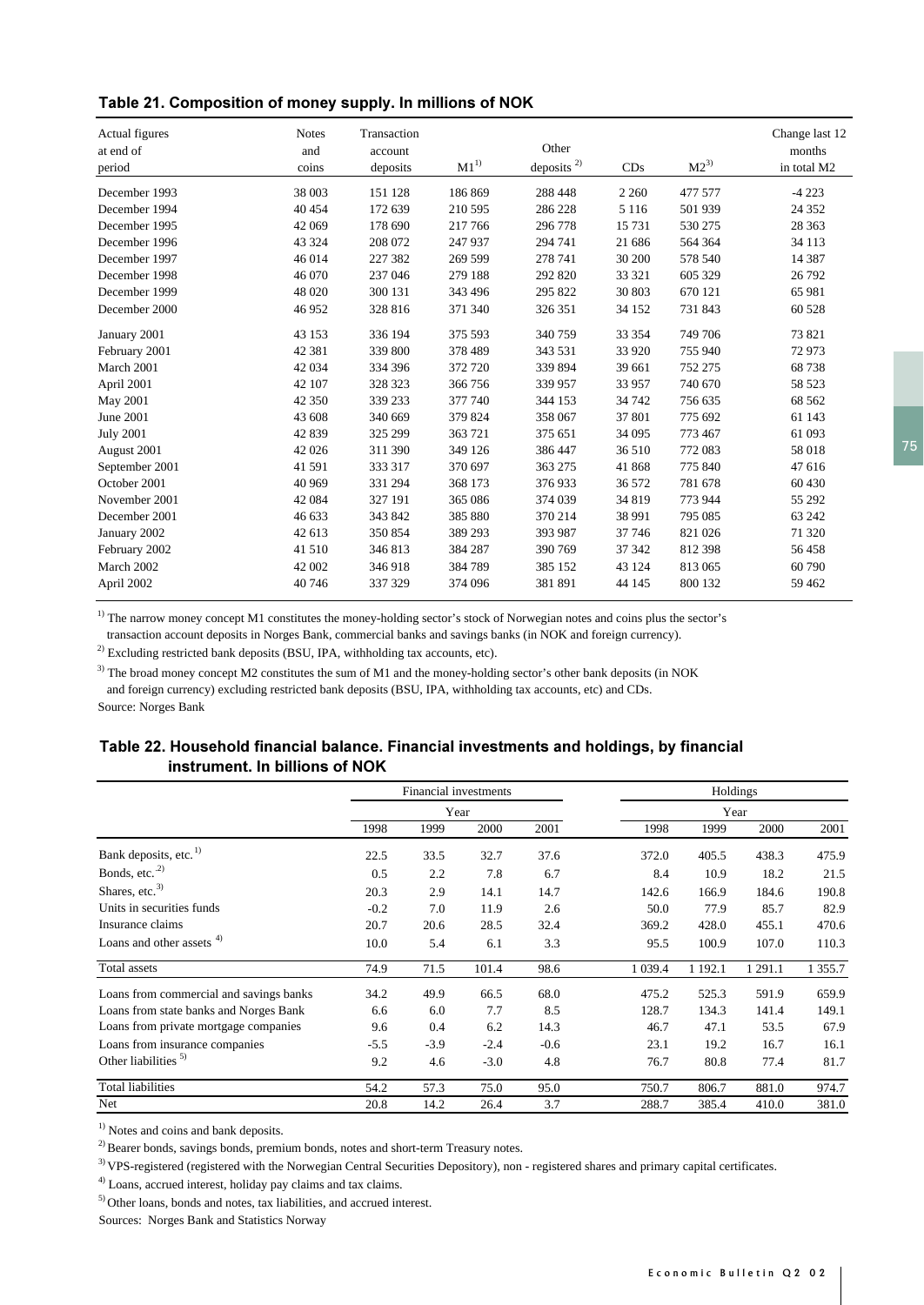|  |  |  |  |  | Table 23. Money market liquidity. Liquidity effect from 1 January to end period. In millions of NOK |
|--|--|--|--|--|-----------------------------------------------------------------------------------------------------|
|--|--|--|--|--|-----------------------------------------------------------------------------------------------------|

|                                                          | $1.1 - 31.12$ |           |                | $1.1 - 31.5$             |  |  |
|----------------------------------------------------------|---------------|-----------|----------------|--------------------------|--|--|
| Supply+/withdrawal-                                      | 2000          | 2001      | 2001           | 2002                     |  |  |
| Central govt. and other public accounts                  |               |           |                |                          |  |  |
| (excl. paper issued by state lending inst. and govt.)    | $-50855$      | $-115094$ | $-71062$       | $-24849$                 |  |  |
| Paper issued by state lending inst. and govt.            | $-11103$      | 8 5 1 4   | 16 022         | $-8501$                  |  |  |
| Purchase of foreign exchange for Govt Petroleum Fund     | 53 010        | 120 300   | 40 570         | 21 4 35                  |  |  |
| Other foreign exchange transactions                      | 368           | 91        | 30             | ٠                        |  |  |
| Holdings of banknotes and coins $\frac{1}{1}$ (estimate) | 775           | 424       | 3772           | 5 8 5 9                  |  |  |
| Overnight loans                                          | 245           | $-126$    | $-62$          | $\overline{\phantom{a}}$ |  |  |
| Fixed-rate loans                                         | $-4425$       | $-6011$   | 3849           | $-7140$                  |  |  |
| Other central bank financing                             | 340           | $-8135$   | $-8135$        | 15                       |  |  |
| Total reserves                                           | $-11645$      | $-37$     | $-15016$       | $-13181$                 |  |  |
| Of which:                                                |               |           |                |                          |  |  |
| Sight deposits with Norges Bank                          | $-11645$      | $-37$     | $-15016$       | $-13181$                 |  |  |
| Treasury bills                                           | 0             | $\theta$  | 0              | $\theta$                 |  |  |
| Other reserves (estimate)                                | $\mathbf{0}$  | $\theta$  | $\overline{0}$ | $\Omega$                 |  |  |

<sup>1)</sup> The figures are based mainly on Norges Bank's accounts. Discrepancies may arise between the bank's own statements and banking statistics due to different accruals.

Source: Norges Bank

## Interest rate statistics

#### Table 24. Nominal interest rates for NOK. Averages. Per cent per annum

|                  |             |              |             |              |             |              | Interest rate on<br>banks' overnight | Interest rate on<br>banks' sight |
|------------------|-------------|--------------|-------------|--------------|-------------|--------------|--------------------------------------|----------------------------------|
|                  |             | 1 month      |             | 3 month      |             | 12 month     | loans in                             | deposits with                    |
|                  | <b>NIDR</b> | <b>NIBOR</b> | <b>NIDR</b> | <b>NIBOR</b> | <b>NIDR</b> | <b>NIBOR</b> | Norges Bank                          | Norges Bank                      |
| January 2001     | 7.5         | 7.4          | 7.6         | 7.4          | 7.4         | 7.2          | 9.0                                  | 7.0                              |
| February 2001    | 7.4         | 7.2          | 7.5         | 7.3          | 7.4         | 7.2          | 9.0                                  | 7.0                              |
| March 2001       | 7.5         | 7.3          | 7.5         | 7.4          | 7.5         | 7.4          | 9.0                                  | 7.0                              |
| April 2001       | 7.6         | 7.5          | 7.6         | 7.5          | 7.5         | 7.4          | 9.0                                  | 7.0                              |
| May 2001         | 7.6         | 7.4          | 7.6         | 7.4          | 7.6         | 7.5          | 9.0                                  | 7.0                              |
| June 2001        | 7.4         | 7.3          | 7.6         | 7.4          | 7.7         | 7.6          | 9.0                                  | 7.0                              |
| <b>July 2001</b> | 7.4         | 7.3          | 7.5         | 7.4          | 7.6         | 7.5          | 9.0                                  | 7.0                              |
| August 2001      | 7.4         | 7.2          | 7.5         | 7.3          | 7.5         | 7.3          | 9.0                                  | 7.0                              |
| September 2001   | 7.3         | 7.1          | 7.3         | 7.1          | 7.2         | 7.0          | 9.0                                  | 7.0                              |
| October 2001     | 7.2         | 7.1          | 7.1         | 6.9          | 6.8         | 6.6          | 9.0                                  | 7.0                              |
| November 2001    | 7.2         | 7.1          | 7.1         | 6.9          | 6.6         | 6.4          | 9.0                                  | 7.0                              |
| December 2001    | 7.0         | 6.9          | 6.8         | 6.6          | 6.4         | 6.2          | 8.7                                  | 6.7                              |
| January 2002     | 6.7         | 6.5          | 6.5         | 6.3          | 6.4         | 6.2          | 8.5                                  | 6.5                              |
| February 2002    | 6.7         | 6.6          | 6.7         | 6.6          | 6.8         | 6.7          | 8.5                                  | 6.5                              |
| March 2002       | 6.8         | 6.7          | 6.9         | 6.7          | 7.0         | 6.9          | 8.5                                  | 6.5                              |
| April 2002       | 6.9         | 6.7          | 6.9         | 6.8          | 7.2         | 7.0          | 8.5                                  | 6.5                              |
| May 2002         | 6.9         | 6.7          | 7.1         | 6.9          | 7.5         | 7.3          | 8.5                                  | 6.5                              |

Note: NIDR = Norwegian Interbank Deposit Rate, a pure krone interest rate

 NIBOR = Norwegian Interbank Offered Rate, constructed on the basis of currency swaps Source: Norges Bank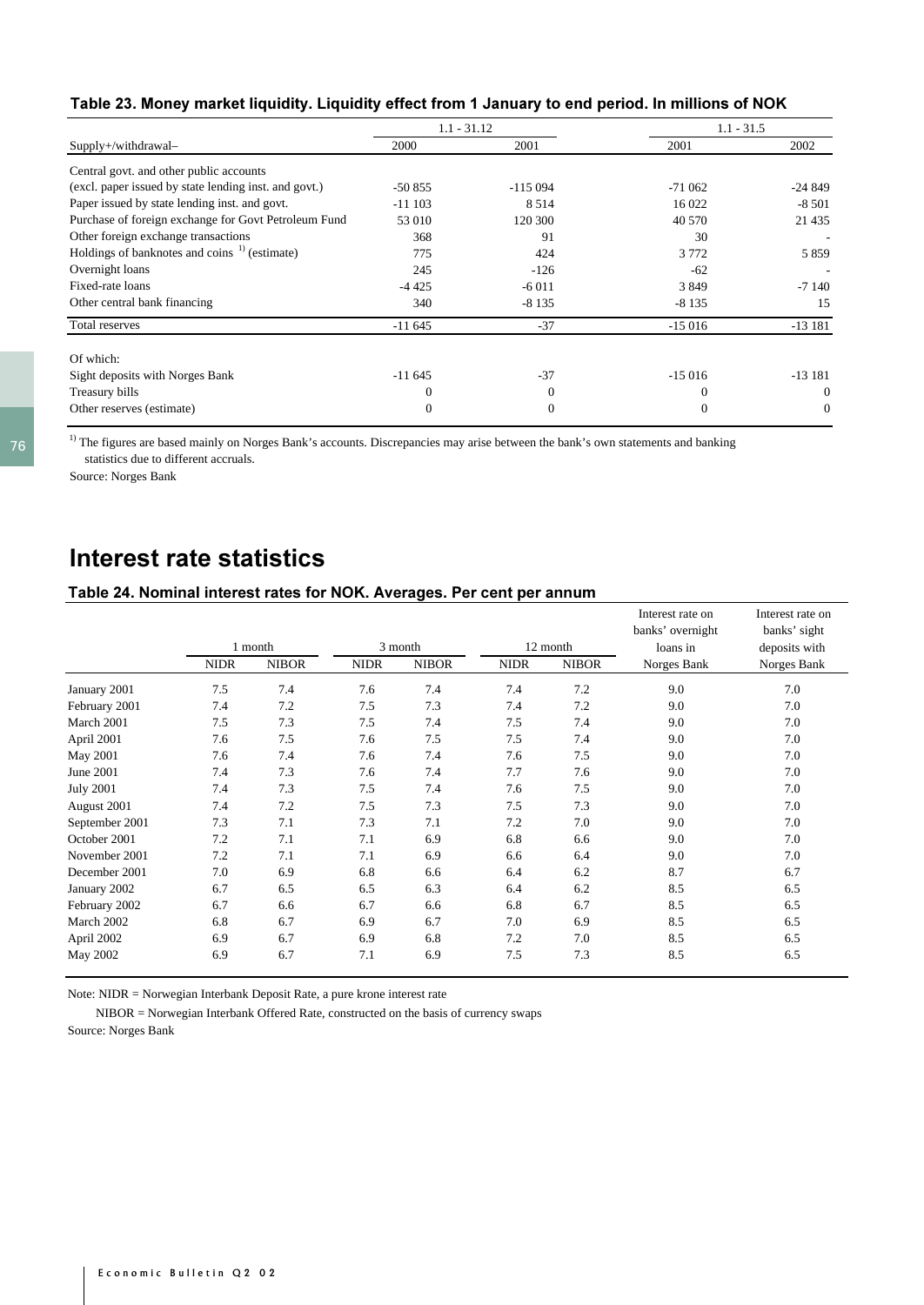|                  |            |            |            |            |            |             | Interest rate<br>differential |
|------------------|------------|------------|------------|------------|------------|-------------|-------------------------------|
|                  | <b>DKK</b> | <b>GBP</b> | <b>JPY</b> | <b>SEK</b> | <b>USD</b> | <b>EURO</b> | <b>NOK/EURO</b>               |
| January 2001     | 5.3        | 5.7        | 0.5        | 4.1        | 5.7        | 4.7         | 2.6                           |
| February 2001    | 5.2        | 5.7        | 0.4        | 4.0        | 5.3        | 4.7         | 2.5                           |
| March 2001       | 5.1        | 5.5        | 0.2        | 4.0        | 4.9        | 4.7         | 2.6                           |
| April 2001       | 5.0        | 5.3        | 0.1        | 4.0        | 4.6        | 4.7         | 2.7                           |
| May 2001         | 5.0        | 5.2        | 0.1        | 4.0        | 4.0        | 4.6         | 2.7                           |
| June 2001        | 4.9        | 5.2        | 0.1        | 4.3        | 3.8        | 4.4         | 2.9                           |
| <b>July 2001</b> | 4.8        | 5.2        | 0.1        | 4.4        | 3.7        | 4.5         | 2.8                           |
| August 2001      | 4.7        | 4.9        | 0.1        | 4.3        | 3.5        | 4.3         | 2.9                           |
| September 2001   | 4.3        | 4.6        | 0.1        | 4.1        | 3.0        | 4.0         | 3.1                           |
| October 2001     | 3.9        | 4.4        | 0.1        | 3.8        | 2.4        | 3.6         | 3.3                           |
| November 2001    | 3.6        | 3.9        | 0.1        | 3.8        | 2.1        | 3.4         | 3.4                           |
| December 2001    | 3.5        | 4.0        | 0.1        | 3.8        | 1.9        | 3.3         | 3.2                           |
| January 2002     | 3.6        | 4.0        | 0.1        | 3.8        | 1.8        | 3.3         | 2.9                           |
| February 2002    | 3.5        | 4.0        | 0.1        | 3.9        | 1.9        | 3.3         | 3.1                           |
| March 2002       | 3.6        | 4.1        | 0.1        | 4.1        | 2.0        | 3.4         | 3.2                           |
| April 2002       | 3.6        | 4.1        | 0.1        | 4.3        | 1.9        | 3.4         | 3.3                           |
| May 2002         | 3.7        | 4.1        | 0.0        | 4.4        | 1.9        | 3.4         | 3.3                           |

Table 25. Short-term interest rates  $^{\text{\tiny{1}}\text{\tiny{}}\text{}}$  for key currencies in the Euro-market. Per cent per annum

 $<sup>1)</sup>$  Three-month rates, monthly average of daily quotations.</sup>

Sources: OECD and Norges Bank

|  |  |  | Table 26. Yields on Norwegian bonds <sup>1)</sup> . Per cent per annum |  |  |  |  |
|--|--|--|------------------------------------------------------------------------|--|--|--|--|
|--|--|--|------------------------------------------------------------------------|--|--|--|--|

|                  |       | 3 year  |       | 5 year  |       | 10 year |
|------------------|-------|---------|-------|---------|-------|---------|
|                  | Govt. | Private | Govt. | Private | Govt. | Private |
| January 2001     | 6.4   | 6.9     | 6.1   | 6.9     | 5.9   | 6.9     |
| February 2001    | 6.4   | 7.0     | 6.2   | 6.9     | 6.0   | 7.0     |
| March 2001       | 6.6   | 7.1     | 6.3   | 7.0     | 6.0   | 7.0     |
| April 2001       | 6.7   | 7.1     | 6.4   | 7.1     | 6.2   | 7.1     |
| May 2001         | 6.8   | 7.3     | 6.6   | 7.3     | 6.5   | 7.3     |
| June 2001        | 6.9   | 7.5     | 6.8   | 7.4     | 6.6   | 7.4     |
| <b>July 2001</b> | 6.9   | 7.4     | 6.7   | 7.4     | 6.6   | 7.4     |
| August 2001      | 6.7   | 7.2     | 6.5   | 7.1     | 6.5   | 7.2     |
| September 2001   | 6.4   | 7.0     | 6.4   | 7.0     | 6.4   | 7.1     |
| October 2001     | 6.0   | 6.6     | 6.0   | 6.7     | 6.1   | 6.8     |
| November 2001    | 5.8   | 6.5     | 5.8   | 6.5     | 5.9   | 6.6     |
| December 2001    | 5.8   | 6.5     | 6.0   | 6.6     | 6.2   | 6.8     |
| January 2002     | 6.0   | 6.6     | 6.1   | 6.7     | 6.2   | 6.9     |
| February 2002    | 6.3   | 6.9     | 6.4   | 6.9     | 6.4   | 7.0     |
| March 2002       | 6.6   | 7.0     | 6.5   | 7.1     | 6.6   | 7.1     |
| April 2002       | 6.6   | 7.2     | 6.6   | 7.1     | 6.7   | 7.2     |
| May 2002         | 6.9   | 7.3     | 6.8   | 7.3     | 6.8   | 7.3     |

<sup>1)</sup> Whole-year interest rate paid in arrears. Monthly average. As of 1 January 1993 based on the interest rate on the representative bonds weighted by residual maturity.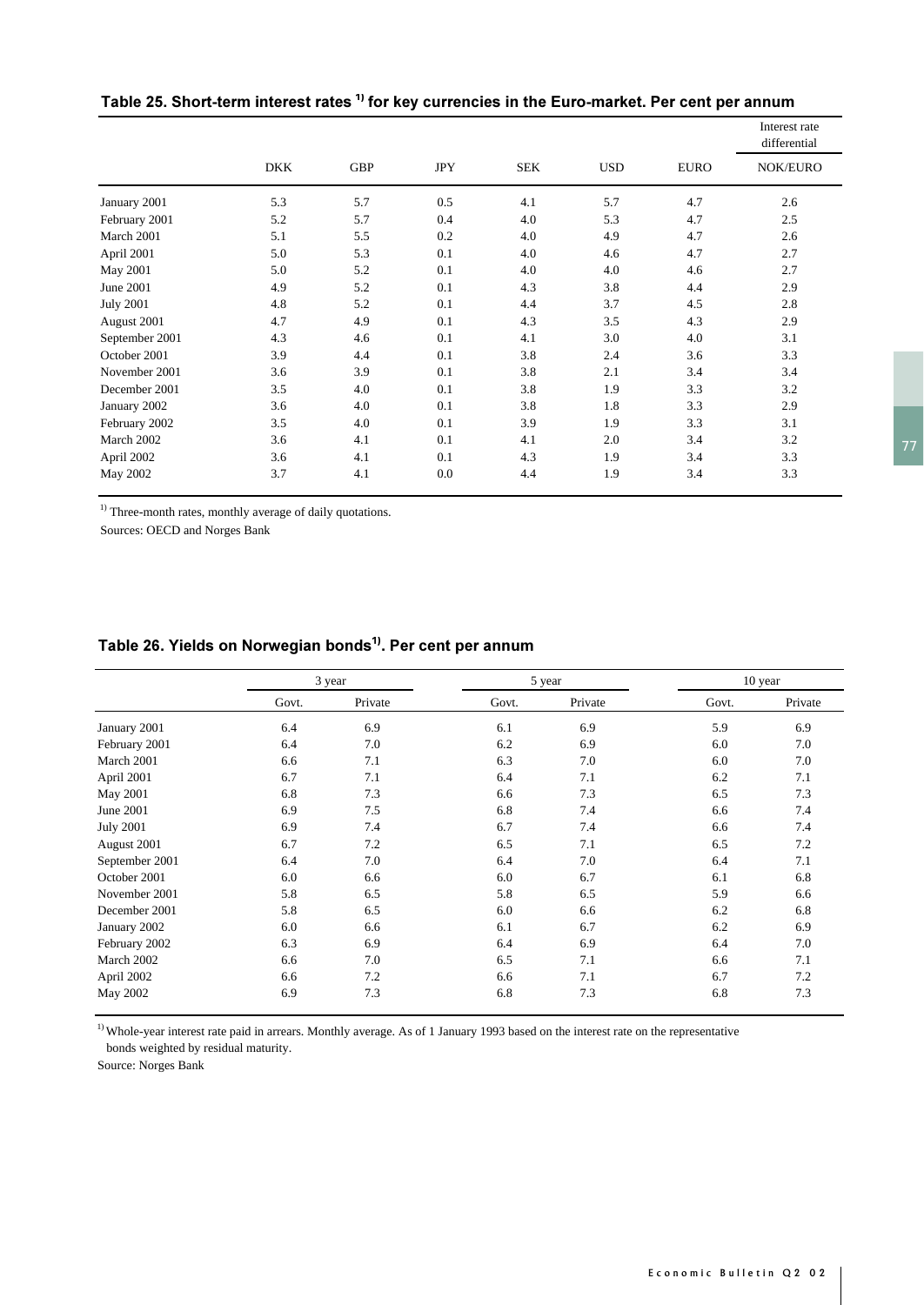#### Table 27. Yields on government bonds <sup>י</sup>' in key currencies. Per cent per annum

|                        |            |            |            |            |            |     |            |            | Interest rate  |
|------------------------|------------|------------|------------|------------|------------|-----|------------|------------|----------------|
|                        |            |            |            |            |            |     |            |            | differential   |
|                        | <b>DEM</b> | <b>DKK</b> | <b>FIM</b> | <b>FFR</b> | <b>GBP</b> | JPY | <b>SEK</b> | <b>USD</b> | $NOK/DEM^{2)}$ |
| January 2001           | 4.9        | 5.1        | 5.1        | 4.9        | 4.9        | 1.4 | 4.9        | 5.6        | 1.1            |
| February 2001          | 4.8        | 5.0        | 5.0        | 4.8        | 4.8        | 1.2 | 4.8        | 5.2        | 1.3            |
| March 2001             | 4.9        | 5.2        | 5.2        | 5.0        | 4.9        | 1.4 | 5.0        | 5.2        | 1.3            |
| April 2001             | 5.1        | 5.4        | 5.4        | 5.2        | 5.1        | 1.3 | 5.3        | 5.4        | 1.4            |
| May 2001               | 5.1        | 5.4        | 5.3        | 5.1        | 5.2        | 1.2 | 5.5        | 5.3        | 1.5            |
| June 2001              | 5.1        | 5.4        | 5.3        | 5.1        | 5.1        | 1.3 | 5.5        | 5.2        | 1.6            |
| <b>July 2001</b>       | 4.9        | 5.2        | 5.1        | 5.0        | 4.9        | 1.4 | 5.2        | 5.1        | 1.5            |
| August 2001            | 4.9        | 5.2        | 5.1        | 4.9        | 4.9        | 1.4 | 5.3        | 4.9        | 1.5            |
| September 2001         | 4.7        | 4.9        | 4.9        | 4.7        | 4.8        | 1.4 | 5.2        | 4.6        | 1.4            |
| October 2001           | 4.5        | 4.7        | 4.8        | 4.6        | 4.6        | 1.3 | 5.0        | 4.7        | 1.3            |
| November 2001          | 4.8        | 5.0        | 5.0        | 4.8        | 4.8        | 1.4 | 5.3        | 5.1        | 1.4            |
| December 2001          | 4.9        | 5.2        | 5.1        | 5.0        | 4.9        | 1.4 | 5.3        | 5.2        | 1.3            |
| January 2002           | 5.0        | 5.2        | 5.2        | 5.0        | 4.9        | 1.5 | 5.4        | 5.0        | 1.4            |
| February 2002          | 5.2        | 5.5        | 5.4        | 5.2        | 5.2        | 1.5 |            | 5.4        | 1.4            |
| March 2002             | 5.2        | 5.5        | 5.4        | 5.3        | 5.2        | 1.4 |            | 5.3        | 1.5            |
| April 2002<br>May 2002 | 5.2        | 5.5        | 5.5        | 5.3        | 5.3        | 1.4 |            | 5.2        | 1.5            |

<sup>1)</sup> Government bonds with 10 years to maturity. Monthly average of daily quotations.

 $2)$  Differential between yields on Norwegian and German government bonds with 10 years to maturity. Source: Norges Bank

#### Table 28. Commercial and savings banks. Average interest rates and commissions on utilised loans in NOK to the general public at end of quarter. Per cent per annum

|                       |                                  | All loans        |                |                | Loans, excl. non-accrual loans <sup>1)</sup> |                  |                |                |
|-----------------------|----------------------------------|------------------|----------------|----------------|----------------------------------------------|------------------|----------------|----------------|
|                       | Credit lines                     | Repayment loans  |                |                | Credit lines                                 | Repayment loans  |                |                |
|                       | Overdrafts and<br>building loans | Housing<br>loans | Other<br>loans | Total<br>loans | Overdrafts and<br>building loans             | Housing<br>loans | Other<br>loans | Total<br>loans |
| 2001 Q1               |                                  |                  |                |                |                                              |                  |                |                |
| Commercial banks      | 10.42                            | 8.35             | 8.53           | 8.68           | 10.46                                        | 8.35             | 8.61           | 8.71           |
| Savings banks         | 11.68                            | 8.62             | 9.33           | 9.08           | 11.87                                        | 8.62             | 9.39           | 9.11           |
| All banks             | 10.93                            | 8.50             | 8.89           | 8.88           | 11.03                                        | 8.51             | 8.96           | 8.92           |
| 2001 Q2               |                                  |                  |                |                |                                              |                  |                |                |
| Commercial banks      | 10.68                            | 8.38             | 8.52           | 8.72           | 10.73                                        | 8.39             | 8.62           | 8.76           |
| Savings banks         | 11.71                            | 8.59             | 9.32           | 9.06           | 11.92                                        | 8.60             | 9.38           | 9.09           |
| All banks             | 11.10                            | 8.50             | 8.88           | 8.89           | 11.21                                        | 8.51             | 8.96           | 8.93           |
| 2001 Q3               |                                  |                  |                |                |                                              |                  |                |                |
| Commercial banks      | 10.65                            | 8.39             | 8.43           | 8.68           | 10.77                                        | 8.40             | 8.49           | 8.72           |
| Savings banks         | 11.56                            | 8.59             | 9.27           | 9.03           | 11.75                                        | 8.59             | 9.34           | 9.06           |
| All banks             | 11.03                            | 8.50             | 8.81           | 8.86           | 11.18                                        | 8.51             | 8.87           | 8.90           |
| $2001 \text{ Q}4^{2}$ |                                  |                  |                |                |                                              |                  |                |                |
| Commercial banks      | 10.17                            | 8.25             | 8.03           | 8.38           | 10.31                                        | 8.27             | 8.20           | 8.46           |
| Savings banks         | 10.84                            | 8.53             | 8.80           | 8.80           | 11.18                                        | 8.56             | 9.06           | 8.91           |
| All banks             | 10.47                            | 8.41             | 8.37           | 8.59           | 10.69                                        | 8.43             | 8.58           | 8.69           |
| 2002 Q1               |                                  |                  |                |                |                                              |                  |                |                |
| Commercial banks      | 9.71                             | 7.88             | 7.78           | 8.05           | 9.85                                         | 7.90             | 7.89           | 8.12           |
| Savings banks         | 10.55                            | 8.09             | 8.58           | 8.43           | 10.88                                        | 8.12             | 8.75           | 8.51           |
| All banks             | 10.07                            | 8.00             | 8.14           | 8.25           | 10.29                                        | 8.02             | 8.27           | 8.32           |

 $1)$ Up to and including 2001 Q3, non-accrual loans consist only of loans included in calculations of average interest rates with an interest rate of 0% and commission as they are non-performing and the bank has therefore stopped recording

interest, commissions and fees from them. From 2001 Q4 non-accrual loans include loans with an interest rate of 0%.

 $^{2)}$  From 2001 Q4 loss provisions are included in "Total loans".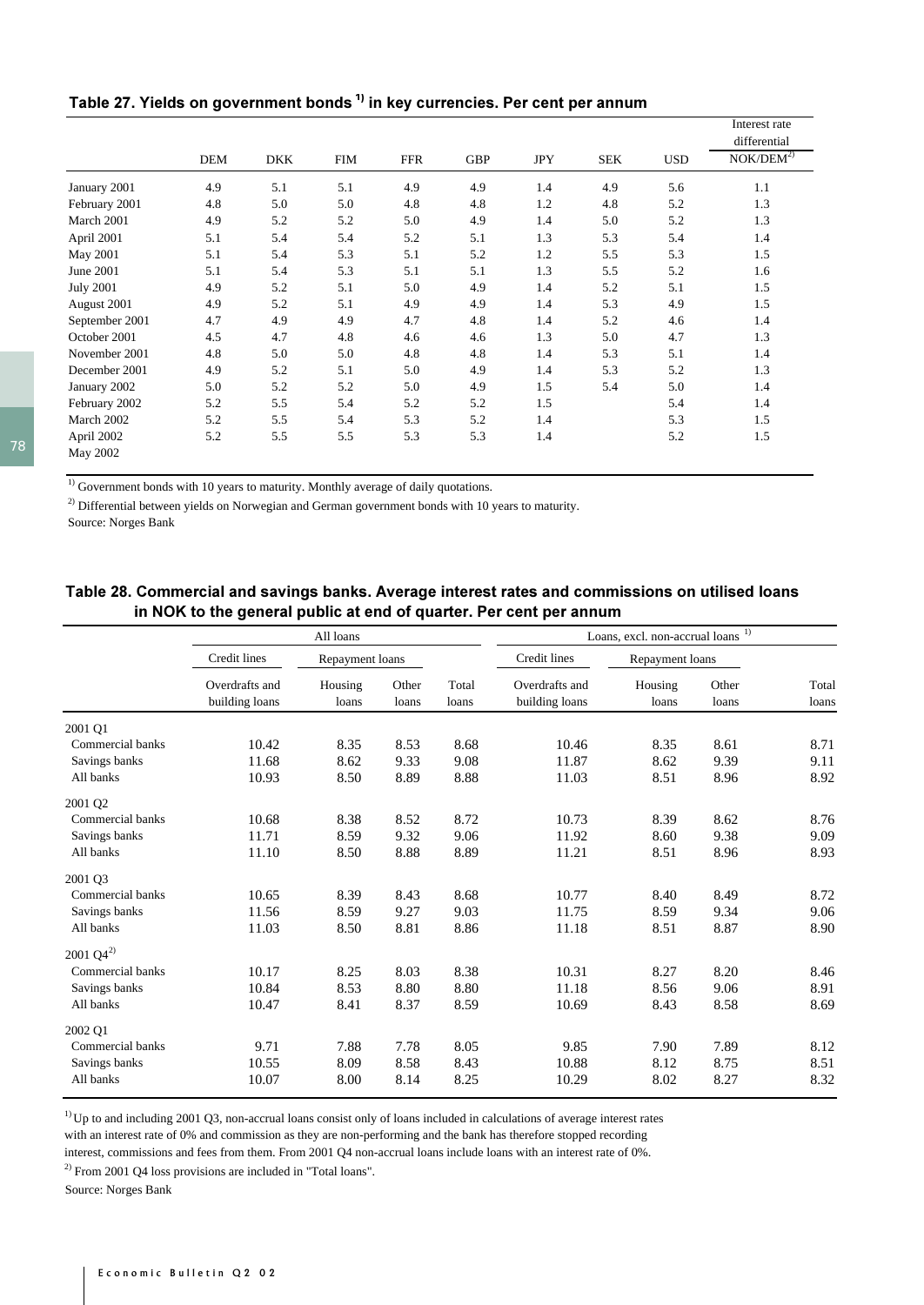|                       |          |           |          |          |           | Deposits on |          |
|-----------------------|----------|-----------|----------|----------|-----------|-------------|----------|
|                       | Ordinary | Special   | Total    | Sight    | Time      | transaction | Other    |
|                       | terms    | terms     | deposits | deposits | deposits  | accounts    | deposits |
| 2001 Q1               |          |           |          |          |           |             |          |
| Commercial banks      | 5.65     | 6.91      | 5.88     | 5.59     | 6.86      |             |          |
| Savings banks         | 5.47     | 6.92      | 5.82     | 5.36     | 6.73      |             |          |
| All banks             | 5.56     | 6.92      | 5.85     | 5.48     | 6.77      |             |          |
| $2001 \text{ Q}2^{1}$ |          |           |          |          |           |             |          |
| Commercial banks      | $\cdots$ | $\cdots$  | 5.81     | $\cdots$ | $\ddotsc$ | 5.11        | 6.56     |
| Savings banks         | $\cdots$ | $\cdots$  | 5.74     | $\cdots$ | $\cdots$  | 4.55        | 6.50     |
| All banks             | $\cdots$ | $\cdots$  | 5.78     | $\cdots$ | $\ddotsc$ | 4.87        | 6.52     |
| 2001 Q3               |          |           |          |          |           |             |          |
| Commercial banks      | $\cdots$ | $\cdots$  | 5.89     | $\cdots$ | $\cdots$  | 5.25        | 6.54     |
| Savings banks         | $\cdots$ | $\cdots$  | 5.79     | $\cdots$ | $\cdots$  | 4.63        | 6.47     |
| All banks             | $\cdots$ | $\ddotsc$ | 5.84     | .        | $\cdots$  | 4.99        | 6.50     |
| 2001 Q4               |          |           |          |          |           |             |          |
| Commercial banks      | $\cdots$ | $\cdots$  | 5.76     | $\cdots$ | $\cdots$  | 5.10        | 6.45     |
| Savings banks         | $\cdots$ | $\cdots$  | 5.72     | $\cdots$ | $\ddotsc$ | 4.51        | 6.42     |
| All banks             | $\cdots$ | $\cdots$  | 5.74     | $\cdots$ | $\cdots$  | 4.85        | 6.43     |
| 2002 Q1               |          |           |          |          |           |             |          |
| Commercial banks      | $\cdots$ | $\cdots$  | 5.44     | $\cdots$ | $\cdots$  | 4.77        | 6.13     |
| Savings banks         | $\cdots$ | $\ddotsc$ | 5.41     | $\cdots$ | $\cdots$  | 4.26        | 6.09     |
| All banks             | $\cdots$ | $\cdots$  | 5.42     | $\cdots$ | $\cdots$  | 4.56        | 6.11     |

#### Table 29. Commercial and savings banks. Average interest rates on deposits in NOK from the general public at end of quarter. Per cent per annum

 $\frac{1}{1}$  From 2001 Q2 the manner of collecting data on deposit rates was changed.

This may have influenced deposit rate data from this quarter.

Source: Norges Bank

### Table 30. Life insurance companies. Average interest rates by type of loan at end of quarter. Per cent per annum

|                | Housing<br>loans | Other<br>loans | Total<br>loans |  |
|----------------|------------------|----------------|----------------|--|
| 2001 Q1        | 8.1              | 7.0            | 7.6            |  |
| Q2             | 8.1              | 7.2            | 7.6            |  |
| Q <sub>3</sub> | 8.1              | 7.2            | 7.6            |  |
| Q4             | 7.8              | 6.9            | 7.4            |  |
| 2002 Q1        | 7.7              | 6.8            | 7.3            |  |

Source: Norges Bank

### Table 31. Mortgage companies. Average interest rates, incl. commissions on loans to private sector at end of quarter. Per cent per annum

|                | Housing<br>loans | Loans to<br>private enterprises | Total<br>loans |  |
|----------------|------------------|---------------------------------|----------------|--|
| 2001 Q1        | 7.5              | 7.7                             | 7.3            |  |
| Q <sub>2</sub> | 7.6              | 7.7                             | 7.4            |  |
| Q <sub>3</sub> | 7.6              | 7.7                             | 7.4            |  |
| Q4             | 7.4              | 7.5                             | 7.3            |  |
| 2002 Q1        | 7.4              | 7.5                             | 7.1            |  |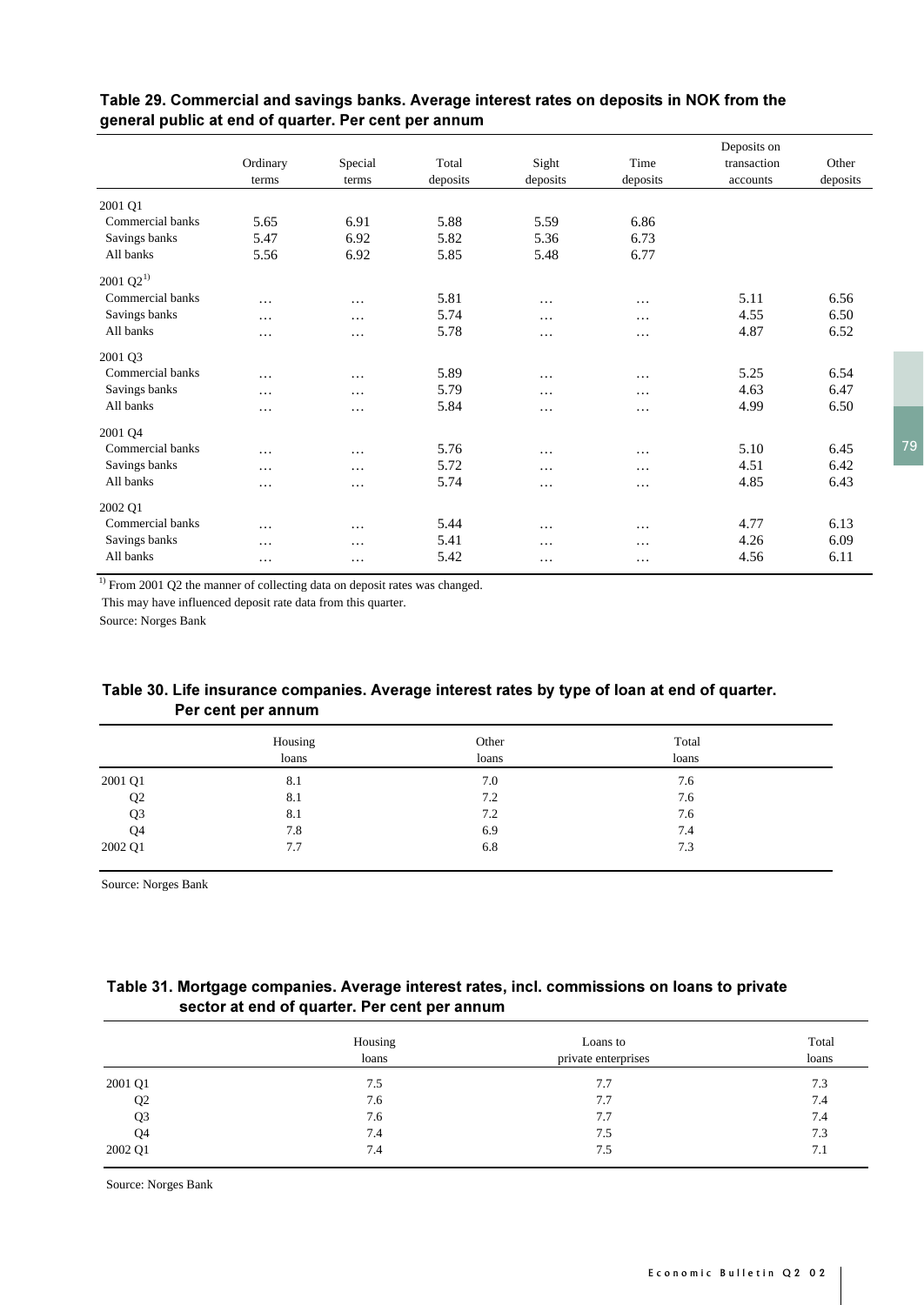## Profit/loss and capital adequacy data

|                                         |            |      |      | Q1   |
|-----------------------------------------|------------|------|------|------|
|                                         | $2000^{3}$ | 2001 | 2001 | 2002 |
| Interest income                         | 7.4        | 7.5  | 7.9  | 7.0  |
| Interest expenses                       | 5.5        | 5.8  | 6.1  | 5.2  |
| Net interest income                     | 1.8        | 1.8  | 1.8  | 1.8  |
| Total other operating income            | 1.3        | 1.2  | 1.2  | 0.9  |
| Other operating expenses                | 1.9        | 1.9  | 1.9  | 1.7  |
| Operating profit before losses          | 1.2        | 1.1  | 1.1  | 0.9  |
| Recorded losses on loans and guarantees | 0.1        | 0.3  | 0.1  | 0.1  |
| Ordinary operating profit before taxes  | 1.1        | 0.7  | 1.1  | 0.9  |
| Capital adequacy ratio <sup>2)</sup>    | 11.0       | 11.7 | 10.9 | 11.8 |
| Of which:                               |            |      |      |      |
| Core capital                            | 7.8        | 8.7  | 7.8  | 8.8  |

### Table 32. Profit/loss and capital adequacy: commercial banks $^{\rm 1)}$ . Percentage of average total assets

<sup>1)</sup> Parent banks (excluding branches abroad) including Postbanken and foreign-owned branches. Excluding Gjensidige Bank from 1 January 1999.

<sup>2)</sup> As a percentage of the basis of measurement for capital adequacy.

<sup>3)</sup> New accounting rules from 1 January 1999.

Source: Norges Bank

#### Table 33. Profit/loss and capital adequacy: savings banks <sup>י</sup>'. Percentage of average total assets

|                                         |            |      |      | Q1   |
|-----------------------------------------|------------|------|------|------|
|                                         | $2000^{3}$ | 2001 | 2001 | 2002 |
|                                         |            |      |      |      |
| Interest income                         | 7.6        | 8.1  | 8.1  | 7.6  |
| Interest expenses                       | 4.9        | 5.6  | 5.6  | 5.1  |
| Net interest income                     | 2.7        | 2.5  | 2.5  | 2.4  |
| Total other operating income            | 0.8        | 0.7  | 0.6  | 0.8  |
| Other operating expenses                | 2.0        | 1.8  | 1.8  | 1.8  |
| Operating profit before losses          | 1.6        | 1.4  | 1.2  | 1.4  |
| Recorded losses on loans and guarantees | 0.2        | 0.3  | 0.1  | 0.2  |
| Ordinary operating profit before taxes  | 1.8        | 1.2  | 1.2  | 1.3  |
| Capital adequacy ratio <sup>2)</sup>    | 13.7       | 13.8 | 13.2 | 13.5 |
| Of which:                               |            |      |      |      |
| Core capital                            | 10.9       | 11.1 | 10.5 | 10.8 |

<sup>1)</sup> Including Gjensidige Bank from 1 January 1999.

 $^{2)}$  As a percentage of the basis of measurement for capital adequacy.

<sup>3)</sup> New accounting rules from 1 January 1999.

Source: Norges Bank

### Table 34. Profit/loss and capital adequacy: finance companies  $^{\rm 1)}$ . Percentage of average total assets

|                                         |            |      | Q1   |      |
|-----------------------------------------|------------|------|------|------|
|                                         | $2000^{3}$ | 2001 | 2001 | 2002 |
|                                         |            |      |      |      |
| Interest income                         | 10.6       | 10.3 | 10.9 | 9.3  |
| Interest expenses                       | 5.6        | 6.0  | 6.2  | 5.2  |
| Net interest income                     | 5.0        | 4.3  | 4.7  | 4.1  |
| Total other operating income            | 2.3        | 2.8  | 2.0  | 2.2  |
| Other operating expenses                | 4.7        | 4.5  | 4.4  | 3.8  |
| Operating profit before losses          | 2.5        | 2.6  | 2.4  | 2.5  |
| Recorded losses on loans and guarantees | 0.5        | 0.5  | 0.3  | 0.2  |
| Ordinary operating profit before taxes  | 2.1        | 2.1  | 2.1  | 2.3  |
| Capital adequacy ratio <sup>2)</sup>    | 12.4       | 11.3 | 11.9 | 11.5 |
| Of which:                               |            |      |      |      |
| Core capital                            | 11.1       | 9.8  | 10.9 | 10.1 |

<sup>1)</sup> Norwegian parent (excl. OBOS) and foreign-owned branches.

 $^{2)}$  As a percentage of the basis of measurement for capital adequacy.

<sup>3)</sup> New accounting rules from 1 January 1999.

Source: Norges Bank

Economic Bulletin Q2 02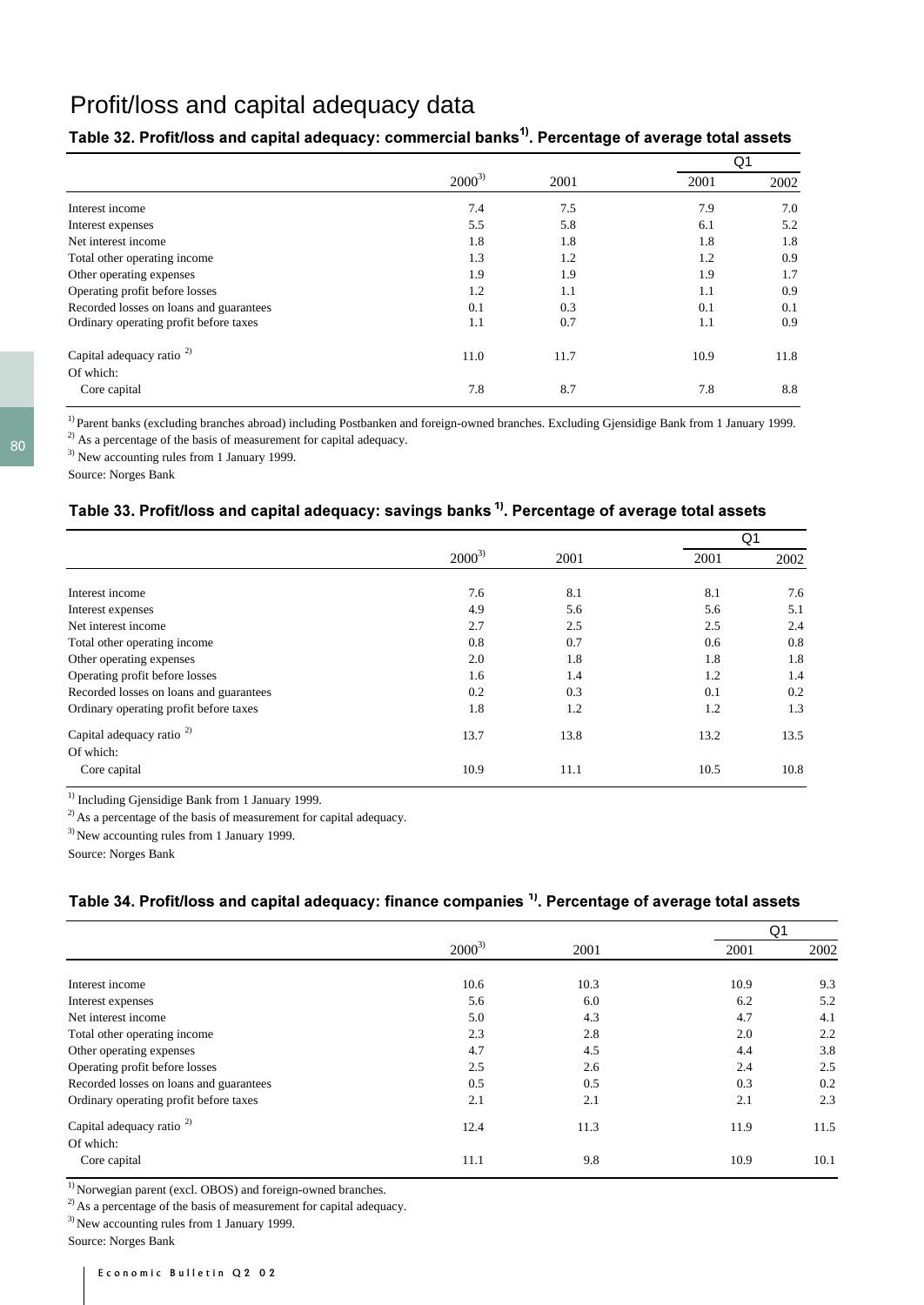| Table 35. Profit/loss and capital adequacy: mortgage companies <sup>1]3</sup> . Percentage of average total assets |  |
|--------------------------------------------------------------------------------------------------------------------|--|
|--------------------------------------------------------------------------------------------------------------------|--|

|                                         |            |      | Q1   |      |
|-----------------------------------------|------------|------|------|------|
|                                         | $2000^{4}$ | 2001 | 2001 | 2002 |
| Interest income                         | 6.9        | 6.5  | 7.0  | 5.4  |
| Interest expenses                       | 6.2        | 5.7  | 6.3  | 4.7  |
| Net interest income                     | 0.7        | 0.8  | 0.7  | 0.7  |
| Total other operating income            | 0.0        | 0.0  | 0.0  | 0.0  |
| Other operating expenses                | 0.2        | 0.2  | 0.2  | 0.2  |
| Operating profit before losses          | 0.6        | 0.6  | 0.6  | 0.6  |
| Recorded losses on loans and guarantees | 0.0        | 0.0  | 0.0  | 0.0  |
| Ordinary operating income before taxes  | 0.6        | 0.6  | 0.5  | 0.6  |
| Capital adequacy <sup>2)</sup>          | 16.6       | 14.6 | 15.8 | 14.2 |
| Of which:                               |            |      |      |      |
| Core capital                            | 13.0       | 11.2 | 12.6 | 11.0 |

<sup>1)</sup> All Norwegian parent companies.

 $^{2)}$  As a percentage of the basis of measurement for capital adequacy.

 $3)$  New accounting rules from 1 January 1999.

4) Kommunalbanken reports as a mortgage company with effect from the first quarter of 2000.

Source: Norges Bank

## Exchange rates

#### Table 36. The international value of the krone and exchange rates against selected currencies. Monthly average of representative market rates

|                  | Trade-weighted               |                   |                   |                   |                   |                   |            |            |                   |            |
|------------------|------------------------------|-------------------|-------------------|-------------------|-------------------|-------------------|------------|------------|-------------------|------------|
|                  | krone<br>1)<br>exchange rate | -1<br><b>EURO</b> | 100<br><b>DEM</b> | 100<br><b>DKK</b> | 100<br><b>FIM</b> | 100<br><b>FRF</b> | <b>GBP</b> | 100<br>JPY | 100<br><b>SEK</b> | <b>USD</b> |
| January 2001     | 106.81                       | 8.2355            | 421.08            | 110.33            | 138.51            | 125.55            | 12.97      | 7.52       | 92.48             | 8.78       |
| February 2001    | 106.75                       | 8.2125            | 419.90            | 110.04            | 138.12            | 125.20            | 12.96      | 7.67       | 91.49             | 8.91       |
| March 2001       | 105.73                       | 8.1600            | 417.22            | 109.32            | 137.24            | 124.40            | 12.97      | 7.40       | 89.42             | 8.97       |
| April 2001       | 105.50                       | 8.1183            | 415.08            | 108.78            | 136.54            | 123.76            | 13.05      | 7.35       | 89.04             | 9.09       |
| May 2001         | 104.70                       | 7.9952            | 408.79            | 107.16            | 134.47            | 121.89            | 13.04      | 7.51       | 88.24             | 9.14       |
| June 2001        | 104.07                       | 7.9338            | 405.65            | 106.44            | 133.44            | 120.95            | 13.02      | 7.60       | 86.16             | 9.30       |
| <b>July 2001</b> | 104.15                       | 7.9714            | 407.57            | 107.08            | 134.07            | 121.52            | 13.10      | 7.44       | 86.05             | 9.26       |
| August 2001      | 104.16                       | 8.0552            | 411.86            | 108.20            | 135.48            | 122.80            | 12.85      | 7.37       | 86.52             | 8.95       |
| September 2001   | 102.63                       | 7.9985            | 408.96            | 107.49            | 134.53            | 121.94            | 12.84      | 7.39       | 82.70             | 8.78       |
| October 2001     | 102.80                       | 7.9970            | 408.88            | 107.54            | 134.50            | 121.91            | 12.82      | 7.28       | 83.50             | 8.83       |
| November 2001    | 102.63                       | 7.9224            | 405.07            | 106.41            | 133.24            | 120.78            | 12.81      | 7.29       | 84.14             | 8.92       |
| December 2001    | 103.22                       | 7.9920            | 408.63            | 107.38            | 134.42            | 121.84            | 12.90      | 7.04       | 84.77             | 8.96       |
| January 2002     | 102.72                       | 7.9208            | 404.98            | 106.56            | 133.22            | 120.75            | 12.85      | 6.76       | 85.84             | 8.97       |
| February 2002    | 101.34                       | 7.7853            | 398.06            | 104.78            | 130.94            | 118.69            | 12.73      | 6.70       | 84.78             | 8.95       |
| March 2002       | 100.67                       | 7.7191            |                   | 103.86            |                   |                   | 12.53      | 6.73       | 85.19             | 8.81       |
| April 2002       | 99.16                        | 7.6221            |                   | 102.53            |                   |                   | 12.42      | 6.58       | 83.44             | 8.61       |
| May 2002         | 97.06                        | 7.5147            |                   | 101.07            |                   |                   | 11.96      | 6.49       | 81.53             | 8.19       |

<sup>1)</sup> The nominal effective krone exchange rate is calculated on the basis of the NOK exchange rate against the currencies of Norway's 25 main trading partners, calculated as a chained index and trade-weighted using the OECD's weights. The weights, which are updated annually, are calculated

on the basis of each country's competitive position in relation to Norwegian manufacturing. The index is set at 100 in 1990.

 A rising index value denotes a depreciating krone. Further information can be found on Norges Bank's web site (www.norges-bank.no). Source: Norges Bank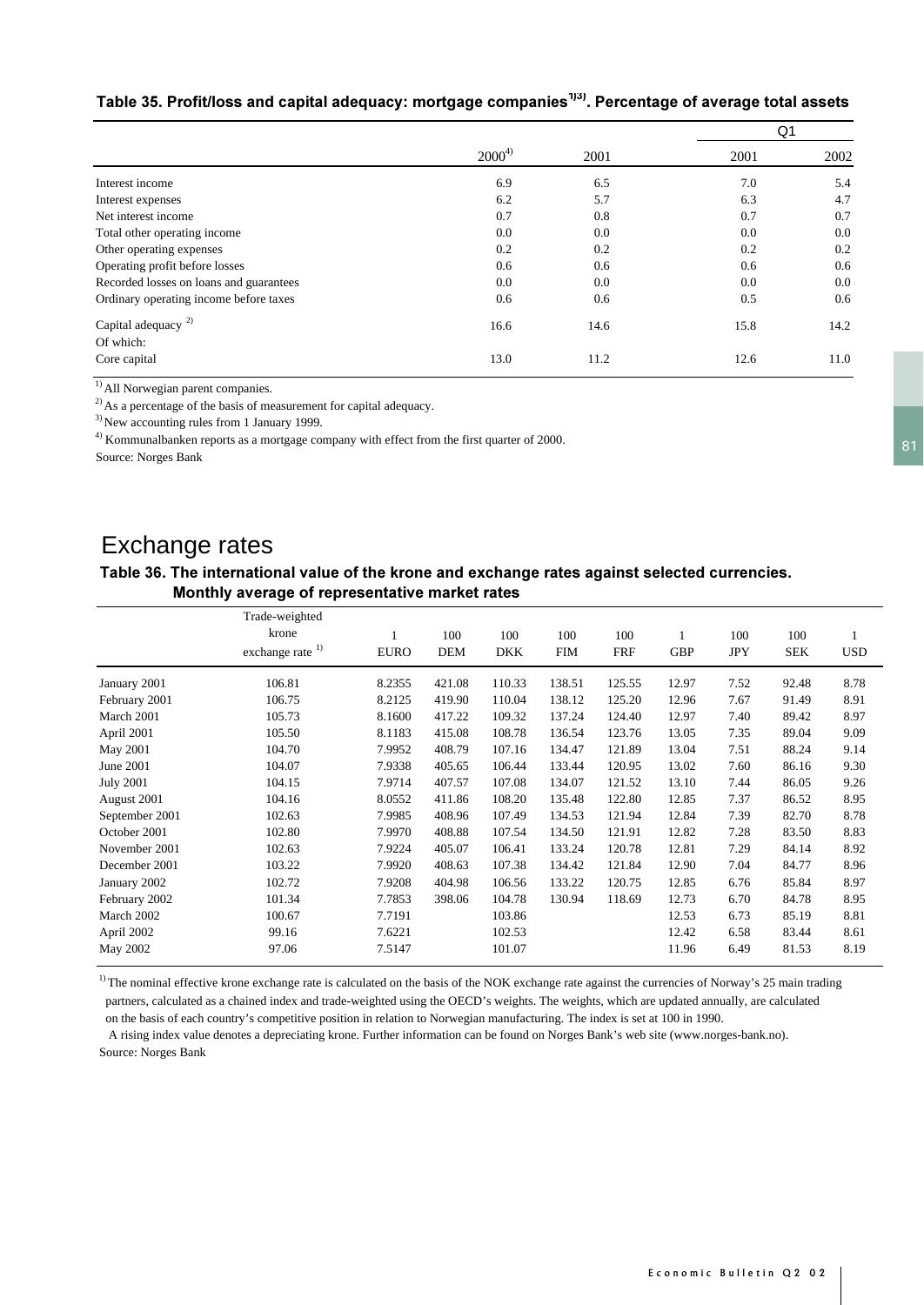| Table 37. Exchange cross rates. Monthly average of representative exchange rates |  |  |
|----------------------------------------------------------------------------------|--|--|
|                                                                                  |  |  |

|                  | $DEM/USD^{1)}$ | $DEM/GBP^{1)}$ | <b>USD/EUR</b> | JPY/DEM <sup>1</sup> | JPY/USD |
|------------------|----------------|----------------|----------------|----------------------|---------|
|                  |                |                |                |                      |         |
| January 2001     | 2.0847         | 3.0811         | 0.938          | 56.012               | 116.77  |
| February 2001    | 2.1223         | 3.0856         | 0.922          | 54.740               | 116.18  |
| March 2001       | 2.1510         | 3.1088         | 0.909          | 56.410               | 121.33  |
| April 2001       | 2.1910         | 3.1445         | 0.893          | 56.464               | 123.71  |
| May 2001         | 2.2368         | 3.1887         | 0.874          | 54.463               | 121.82  |
| June 2001        | 2.2923         | 3.2100         | 0.853          | 53.367               | 122.33  |
| <b>July 2001</b> | 2.2729         | 3.2140         | 0.861          | 54.810               | 124.57  |
| August 2001      | 2.1723         | 3.1209         | 0.900          | 55.904               | 121.44  |
| September 2001   | 2.1470         | 3.1401         | 0.911          | 55.321               | 118.78  |
| October 2001     | 2.1592         | 3.1348         | 0.906          | 56.168               | 121.28  |
| November 2001    | 2.2019         | 3.1629         | 0.888          | 55.563               | 122.35  |
| December 2001    | 2.1916         | 3.1558         | 0.892          | 58.047               | 127.21  |
| January 2002     | 2.2145         | 3.1720         | 0.883          | 59.876               | 132.60  |
| February 2002    | 2.2480         | 3.1979         | 0.870          | 59.426               | 133.59  |
| March 2002       |                |                | 0.876          |                      | 130.93  |
| April 2002       |                |                | 0.886          |                      | 130.75  |
| May 2002         |                |                | 0.917          |                      | 126.29  |

<sup>1)</sup>Converted via the euro on the basis of the rate at 31.12.1998. This conversion was discontinued as at 28.02.2002. Source: Norges Bank

# Balance of payments

#### Table 38. Balance of payments. In millions of NOK

|                                                          |           |           | January - March |          |  |
|----------------------------------------------------------|-----------|-----------|-----------------|----------|--|
|                                                          | 2000      | 2001      | 2001            | 2002     |  |
| Goods balance                                            | 229 595   | 231 532   | 60 810          | 52 509   |  |
| Service balance                                          | 16917     | 25 4 75   | 8 1 5 6         | 7806     |  |
| Net interest and transfers                               | $-26864$  | $-23621$  | $-5685$         | $-1168$  |  |
| A. Current account balance                               | 219 648   | 233 386   | 63 281          | 59 147   |  |
| Of which:                                                |           |           |                 |          |  |
| Petroleum activities <sup>1)</sup>                       | 303 153   | 304 574   | 82 662          | 66 482   |  |
| Shipping <sup>1)</sup>                                   | 25 609    | 44 8 85   | 9 7 6 0         | 12 2 36  |  |
| Other sectors                                            | $-109114$ | $-116073$ | $-29141$        | $-19571$ |  |
| B. Net capital transfers                                 | $-1683$   | $-840$    | $-164$          | 885      |  |
| C. Capital outflow excl. Norges Bank                     | 52 273    | $-23694$  | 9 2 6 9         | 24 257   |  |
| Distributed among:                                       |           |           |                 |          |  |
| Central government sector                                | $-19294$  | 14 502    | $-2134$         | $-2146$  |  |
| Local government sector                                  | 341       | 237       | $-29$           | 432      |  |
| Commercial and savings banks                             | $-43033$  | $-33132$  | $-12487$        | $-36090$ |  |
| Insurance                                                | 19 744    | 9 5 4 0   | 10 078          | 9 2 9 6  |  |
| Other financial institutions                             | $-12261$  | $-13263$  | 7483            | $-682$   |  |
| Shipping                                                 | $-8592$   | $-768$    | 1 0 6 1         | 1 100    |  |
| Petroleum activities                                     | 24 018    | $-42379$  | 5419            | $-1937$  |  |
| Other private and state enterprises                      | 22 447    | 5 0 0 0   | $-16006$        | 32 389   |  |
| Unallocated (incl. errors and omissions)                 | 68 903    | 36 569    | 15 8 8 4        | 21 8 95  |  |
| D. Norges Bank's net capital outflow $(A + B - C)$       | 165 692   | 256 240   | 53 848          | 35 7 7 5 |  |
| E. Valuation changes in Norges Bank's net foreign assets | 17 030    | $-41057$  | $-25272$        | $-19604$ |  |
| Change in Norges Bank's net foreign assets $(D + E)$     | 182722    | 215 183   | 28 576          | 16 171   |  |

<sup>1)</sup> Specified by Norges Bank on the basis of items from the balance of payments.

Sources: Statistics Norway and Norges Bank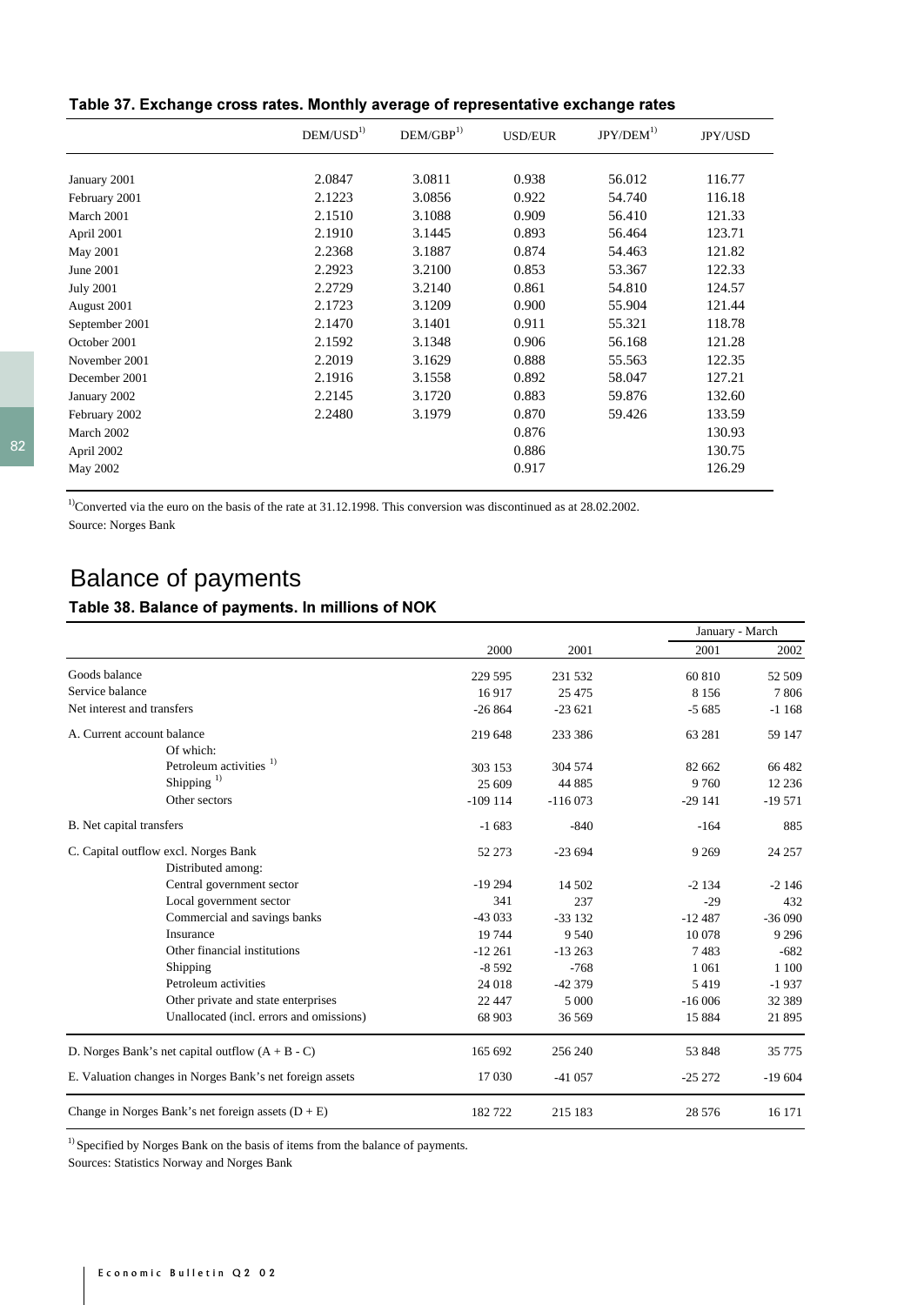#### Table 39. Norway's foreign assets and debt. In billions of NOK

|                                    |        | 31.12.2000 |          |        | 31.12.2001 |          | 28.02.2002 |       |          |  |
|------------------------------------|--------|------------|----------|--------|------------|----------|------------|-------|----------|--|
|                                    | Assets | Debt       | Net      | Assets | Debt       | Net      | Assets     | Debt  | Net      |  |
| Central government admin.          | 16.0   | 76.4       | $-60.4$  | 16.9   | 62.8       | $-45.9$  | 17.2       | 64.1  | $-46.9$  |  |
| Norges Bank incl.                  |        |            |          |        |            |          |            |       |          |  |
| Petroleum Fund                     | 767.6  | 199.7      | 567.9    | 959.5  | 176.8      | 782.7    | 981.5      | 196.8 | 784.7    |  |
| State lending institutions         | 1.6    | 0.0        | 1.6      | 1.7    | 0.0        | 1.7      | 1.7        | 0.0   | 1.7      |  |
| Commercial and savings banks       | 131.1  | 339.5      | $-208.4$ | 134.6  | 373.4      | $-238.8$ | 134.5      | 387.7 | $-253.2$ |  |
| Mortgage companies                 | 29.9   | 94.3       | $-64.4$  | 39.3   | 119.0      | $-79.7$  | 50.1       | 127.6 | $-77.5$  |  |
| Finance companies                  | 3.1    | 18.9       | $-15.8$  | 3.7    | 27.4       | $-23.7$  | 3.7        | 27.4  | $-23.7$  |  |
| Insurance companies                | 193.7  | 17.0       | 176.7    | 187.2  | 20.2       | 167.0    | 192.4      | 19.4  | 173.0    |  |
| Local government                   | 0.0    | 0.5        | $-0.5$   | 0.2    | 0.4        | $-0.2$   | 0.3        | 0.4   | $-0.1$   |  |
| Municipal enterprises              | 0.1    | 7.6        | $-7.5$   | 0.3    | 8.0        | $-7.7$   | 0.3        | 7.2   | $-6.9$   |  |
| State enterprises                  | 157.9  | 171.9      | $-14.0$  | 107.8  | 116.3      | $-8.5$   | 108.3      | 117.6 | $-9.3$   |  |
| Other Norwegian sectors            | 396.0  | 344.7      | 51.3     | 457.0  | 431.6      | 25.4     | 469.6      | 431.1 | 38.5     |  |
| Undistributed errors and omissions | 0.0    | 0.0        | 0.0      | 0.0    | 0.0        | 0.0      | 14.6       | 0.0   | 14.6     |  |
| All sectors                        | 697.0  | 270.5      | 426.5    | 1908.2 | 1 3 3 5 9  | 572.3    | 1 974.2    | 379.3 | 594.9    |  |

Norges Bank calculates the holdings figures on the basis of Statistics Norway's annual census of foreign assets and liabilities and sectoral statistics for financial industries. Which are combined with the figures on changes in the form of transactions and valuation changes from the balance of payments and sectoral statistics for insurance and mortgage companies.

Sources: Statistics Norway and Norges Bank

## International capital markets

### Table 40. Changes in banks' international assets.<sup>1)</sup> In billions of USD

|                           |       |         |            |       | Outstanding |
|---------------------------|-------|---------|------------|-------|-------------|
|                           | 1998  | 1999    | 2000       | 2001  | 31.12.2001  |
|                           |       |         |            |       |             |
| Total                     | 280.1 | 276.1   | 1 1 9 4 .9 | 850.9 | 11 482.7    |
| Of which vis-à-vis:       |       |         |            |       |             |
| Non-banks                 | 134.1 | 298.2   | 287.5      | 462.8 | 3927.9      |
| Banks (and undistributed) | 146.0 | $-22.0$ | 907.5      | 388.1 | 7 5 5 4 .8  |

1) International assets (external positions) comprise

– cross-border claims in all currencies

– foreign currency loans to residents

– equivalent assets, excluding lending

Source: Bank for International Settlements

#### Table 41. Banks' international claims by currency. Percentage of total international assets

|                             | 1998      | 1999      | 2000                 | 2001             |  |
|-----------------------------|-----------|-----------|----------------------|------------------|--|
| US dollar (USD)             | 34.3      | 41.5      | 43.4                 | 45.4             |  |
| Deutsche mark (DEM)         | 11.3      | $\ddotsc$ | $\cdot \cdot$        | $\bullet\bullet$ |  |
| Swiss franc (CHF)           | 2.6       | 2.4       | 2.2                  | 2.1              |  |
| Japanese yen (JPY)          | 10.1      | 9.0       | 8.3                  | 6.2              |  |
| Pound sterling (GBP)        | 4.2       | 4.3       | 4.4                  | 4.4              |  |
| French franc (FRF)          | 3.5       | $\ddotsc$ | $\ddotsc$            | $\ddotsc$        |  |
| Italian lira (ITL)          | 4.6       |           | $\ddot{\phantom{a}}$ |                  |  |
| $ECU/EURO$ <sup>1)</sup>    | 1.4       | 27.8      | 27.7                 | 28.6             |  |
| Undistributed <sup>2)</sup> | 28.0      | 15.0      | 14.0                 | 13.3             |  |
| Total in billions of USD    | 9 6 6 5.4 | 9 9 3 9.5 | 10 765.5             | 11 482.7         |  |

<sup>1)</sup> From January 1999.

<sup>2)</sup> Including other currencies not shown in the table, and assets in banks in countries other than the home countries of the seven currencies specified. Source: Bank for International Settlements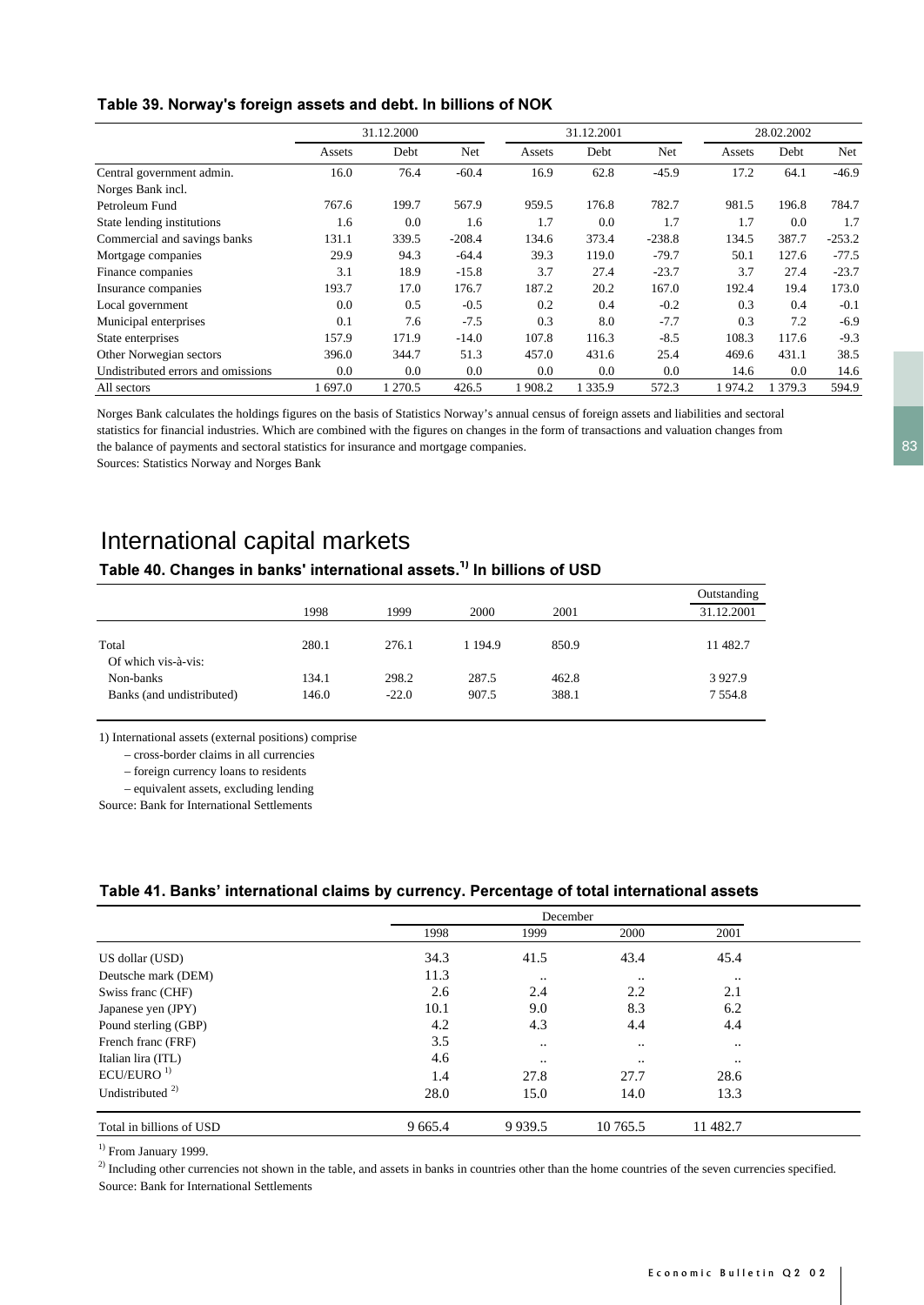## Foreign currency trading

|                  |                  |                    | Purchased net from: |         |       | Purchased gross from: |         | Sold gross to: |         |
|------------------|------------------|--------------------|---------------------|---------|-------|-----------------------|---------|----------------|---------|
|                  |                  | Other              | Non-                |         |       | Non-                  |         | Non-           |         |
|                  | Central          | financial          | financial           | Foreign |       | financial             | Foreign | financial      | Foreign |
|                  | $g$ ovt. $^{2)}$ | inst. <sup>3</sup> | sector              | sector  | Total | sector                | sector  | sector         | sector  |
| April 2001       | 0.1              | 43.1               | 61.4                | $-45.7$ | 58.9  | 93.9                  | 542.6   | 32.5           | 588.3   |
| May 2001         | 0.1              | 30.5               | 59.5                | $-48.0$ | 42.1  | 96.4                  | 563.6   | 36.9           | 611.6   |
| June 2001        | 0.1              | 38.4               | 77.7                | $-17.6$ | 98.6  | 109.5                 | 648.8   | 31.8           | 666.4   |
| <b>July 2001</b> | 0.1              | 1.3                | 72.2                | $-20.6$ | 53.0  | 107.4                 | 606.0   | 35.2           | 626.6   |
| August 2001      | 0.1              | 32.7               | 69.5                | $-7.2$  | 95.1  | 110.9                 | 679.7   | 41.4           | 686.9   |
| September 2001   | $-0.1$           | 30.1               | 57.9                | 9.8     | 97.7  | 108.5                 | 688.6   | 50.6           | 678.9   |
| October 2001     | 0.0              | 31.0               | 64.5                | $-22.8$ | 72.7  | 107.7                 | 644.6   | 43.2           | 667.4   |
| November 2001    | $-0.2$           | 39.4               | 60.5                | $-37.4$ | 62.3  | 105.9                 | 679.3   | 45.4           | 716.7   |
| December 2001    | 0.4              | 43.6               | 66.8                | $-57.0$ | 53.8  | 107.8                 | 725.7   | 41.0           | 782.7   |
| January 2002     | 0.4              | 59.4               | 55.8                | $-36.3$ | 79.3  | 107.0                 | 744.0   | 51.2           | 780.3   |
| February 2002    | 0.3              | 47.7               | 63.5                | $-18.4$ | 93.1  | 106.3                 | 733.7   | 42.8           | 752.0   |
| March 2002       | 0.2              | 45.9               | 56.6                | 7.0     | 109.7 | 99.0                  | 725.3   | 42.4           | 718.3   |
| April 2002       | 0.1              | 54.5               | 64.4                | $-24.2$ | 94.8  | 105.0                 | 649.8   | 40.6           | 674.0   |

### Table 42. Foreign exchange banks. Foreign exchange purchased/sold forward with settlement in NOK. $^{1)}$  In billions of NOK at end of month

<sup>1)</sup> Excl. exchange rate adjustments.

<sup>2)</sup> Central government administration, social security administration and Norges Bank.

<sup>3)</sup> Incl. possible discrepancies between forward assets and forward liabilities within the category of foreign exchange banks.

Source: Statements from commercial and savings banks (registered foreign exchange banks) to Norges Bank

#### Table 43. Foreign exchange banks. Overall foreign currency position. In millions of NOK

|                           | 31.03.2001 | 30.06.2001 | 30.09.2001 | 31.12.2001 | 31.03.2002 |
|---------------------------|------------|------------|------------|------------|------------|
| Foreign assets, spot      | 222 821    | 228 094    | 221 490    | 219 915    | 217 232    |
| Foreign liabilities, spot | 347 759    | 329 440    | 358 713    | 335 926    | 366 240    |
| 1. Spot balance, net      | $-124938$  | $-101346$  | $-137223$  | $-116011$  | $-149008$  |
| 2. Forward balance, net   | $-2720$    | 54 848     | 81 370     | 44 192     | 76 692     |